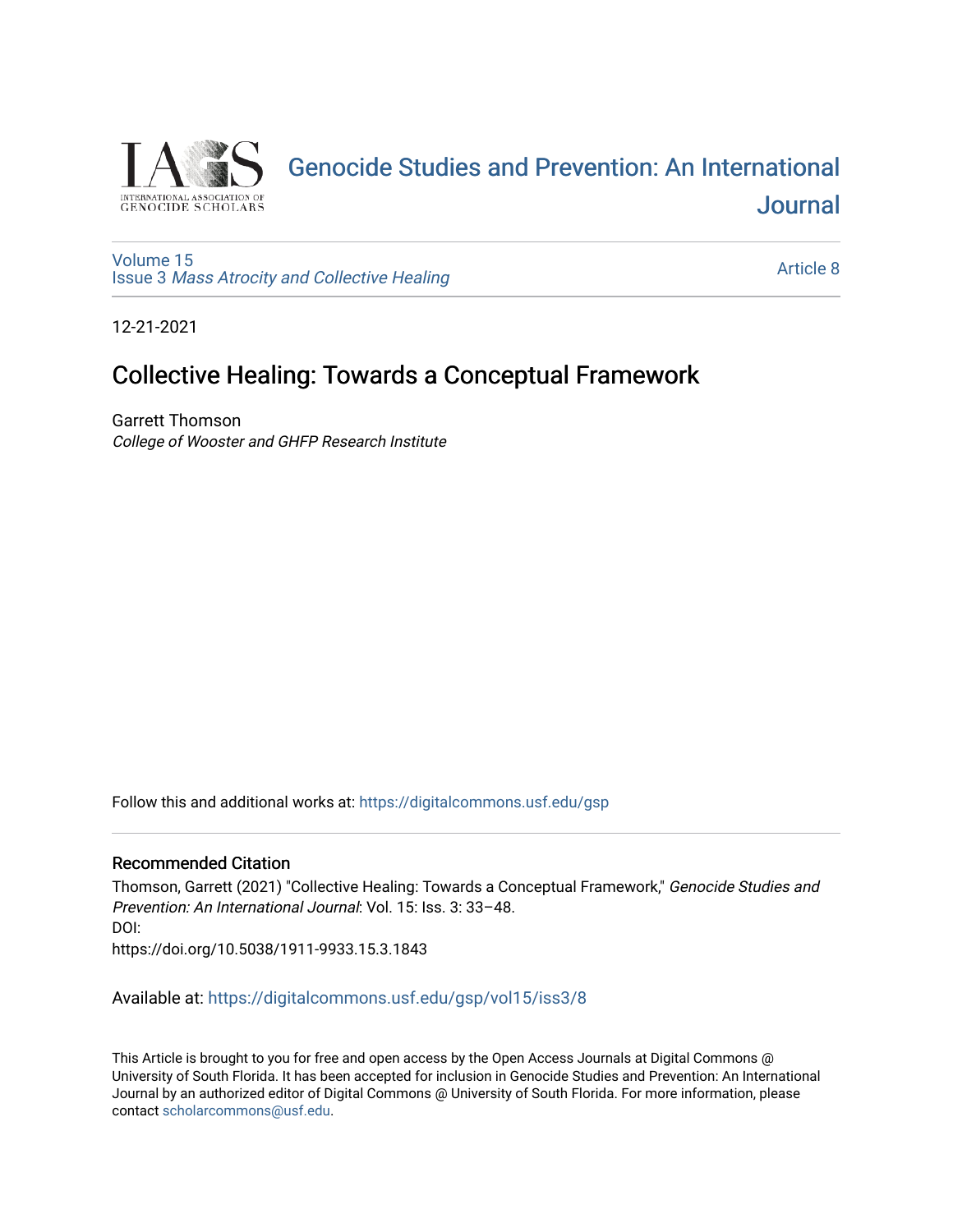### **Collective Healing: Towards a Conceptual Framework**

#### **Garrett Thomson**

*College of Wooster / Guerrand-Hermès Foundation for Peace Research Institute*

#### <span id="page-1-2"></span>**Introduction[1](#page-1-0)**

<span id="page-1-3"></span>What is healing? In the contexts of post-atrocity and post-genocide, the term *healing* is metaphorical, and, like all metaphors, it functions by highlighting some similarities at the cost ofhiding some differences.<sup>[2](#page-1-1)</sup> To understand what kind of collective healing practices might be effective after a mass atrocity, we need to comprehend better what constitutes healing. This requires appreciating in what ways the metaphor illuminates and obscures. The question "what is *collective* healing?" raises entirely different concerns pertaining to the nature of groups, communities, and institutions. In what ways are collective healing processes different from individual ones?

We need clear, well-argued answers to these conceptual questions as a basis for deriving the criteria to evaluate practices. What counts as a *good* collective healing process? The evaluative criteria delineate what counts as collective healing and define what counts as *relevantly* good. These evaluative criteria cannot be discovered by empirical investigations alone. It requires a semantic definition of the relevant normative spaces.

The plan is as follows. I shall argue that the concept of healing requires that of being wounded, which in turn requires the idea that some agent performed dehumanizing actions. I will present a new theory of dehumanizing as different kinds of harm and provide a new characterization of healing based on this analysis. The main conclusion of the paper is that there are four different but indispensable aspects of the healing process that are often conflated. Such a conclusion can help us identify the different elements that make collective healing more complete.

#### **Section 1: Preliminaries**

The idea of healing requires that there is something that needs to be healed, and following the metaphorical semantics, the corresponding term is "being wounded." The concept of "healing wounds" has both evaluative and factual aspects: healing is good, and wounds are bad. We need to understand what constitutes the relevant kinds of goodness and badness and distinguish (a) the causes of a wound, (b) what constitutes the wound, and (c) the symptoms of being harmed, concentrating on the nature of the woundedness (i.e. (b). Why is being wounded bad?).

A wound is clearly some form of harm. However, we can contrast being wounded and undergoing material harm. Something can harm one materially without wounding one, and *vice versa*. In the first case, losing money can *cause* one harm without constituting being wounded because the latter implies that someone deliberately performed harmful actions. Likewise, having one's money stolen is different from merely losing it, and having one's leg severed by someone is different from losing it accidentally. Being wounded requires that someone performed an act of wounding. In the second case, one could be wounded without being harmed materially, for example, by being shunned from society without being physical deprived. A person could be treated as less than human and thereby wounded, without being harmed materially. Whilst such dehumanization typically involves material harm, and typically *causes* psychological harm, it needs to be understood as something bad itself, independently of

<span id="page-1-0"></span><sup>&</sup>lt;sup>1</sup>This article is part of the GSP Special Issue [1](#page-1-2)5.3 on Collective Healing. The views expressed in this article belong solely to the author. Due to its technical nature, this article did not undergo the double-blind peer review process.

<span id="page-1-1"></span>George Lakoff and Mark Johnson, *Metaphors We Live By* (Chicago: University of Chicago Press, 2003). [2](#page-1-3)

Garrett Thomson. "Collective Healing: Towards a Conceptual Framework." *Genocide Studies and Prevention* 15, no. 3, 33–48. [https://doi.org/10.5038/1911-9933.15.3.1843.](https://doi.org/10.5038/1911-9933.15.3.1843)

<sup>© 2021</sup> *Genocide Studies and Prevention*.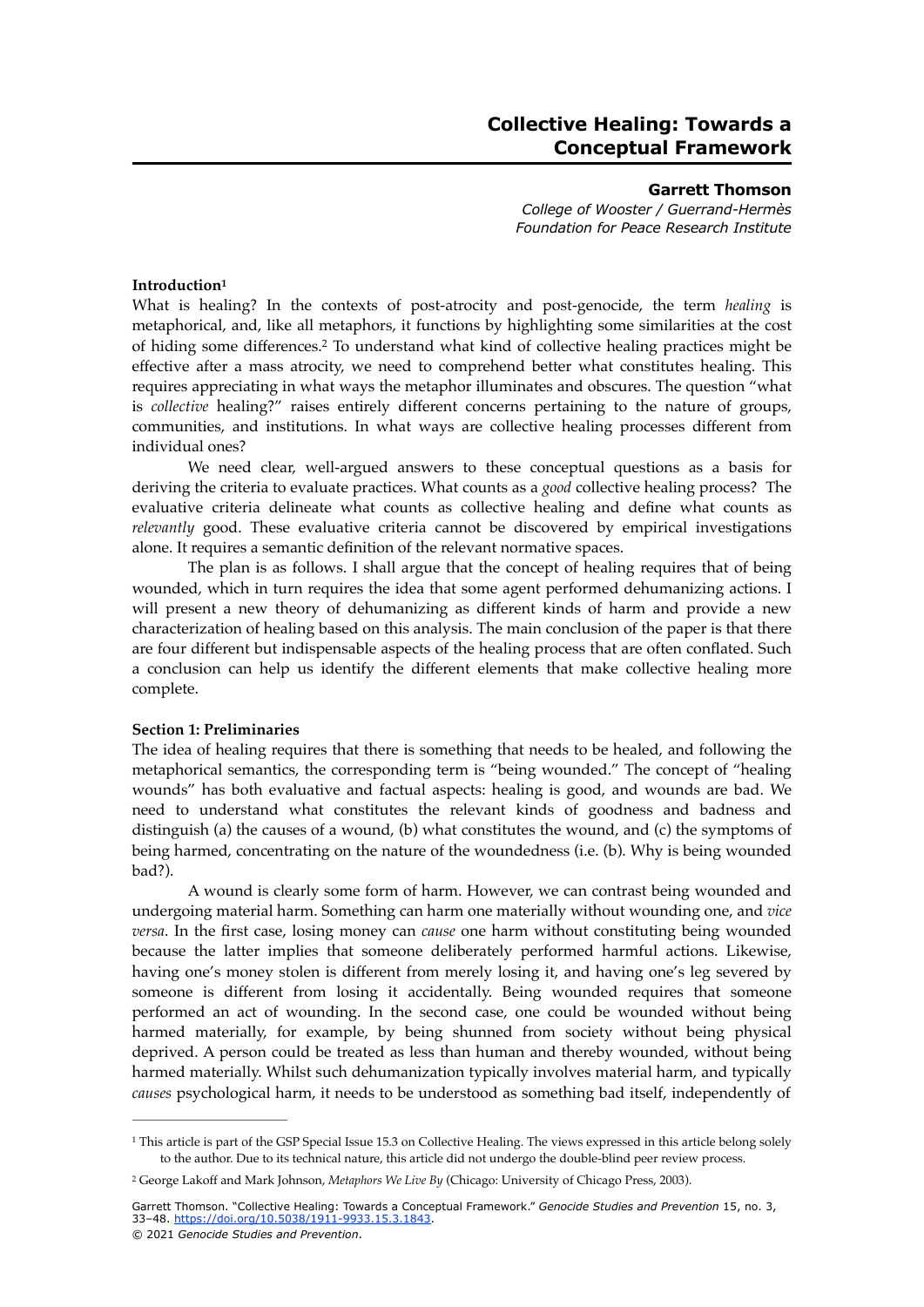these other harms. Being dehumanized itself constitutes a special and grievous kind of harm. In the next section, we shall argue that this harm consists in a violation of one's value as a person. As we will see, this will enable us to characterize trauma. Also, the need for this distinctive kind of harm reoccurs within the notion of justice: justice can be understood as being treated equally as a person[.3](#page-2-0)

#### <span id="page-2-5"></span>**Section 2: Dehumanization**

"Being wounded" describes being a recipient of an action that dehumanizes or treats one as less than fully human. Dehumanization is not an act of removing the humanity from a person, which is impossible, but rather one of not recognizing it. People can suffer tremendous harm and trauma from natural disasters, but it is quite different to receive them deliberately at the hands of other people. This is, and is perceived as, something *they did to us*. This merits the phrase "being wounded."

The concept of dehumanizing assumes that persons have a special kind of noninstrumental or non-derivative value, a quasi-Kantian idea best elaborated in two steps. First, material things have only instrumental value, which implies that their valuable nature is entirely derivative of the goals that they serve or promote. Without the relevant ends, the means would have no value at all. Second, the ends themselves have a value that is also derivative, dependent on the value of lives of conscious beings. This second dependence is not instrumental. Rather, the plethora of ends that one has are only valuable in relation to the valuable nature of living as a conscious being. They are only valuable insofar as they relate to the activities, experiences, and processes that compose a life. Thus, we may conclude that the lives of conscious beings have a special kind of non-derivative value. Dehumanization is a violation of or a failure to recognize that value.

<span id="page-2-6"></span>The account given so far is Kantian in spirit insofar as it argues for the special value of persons. Kant contended that this value was the foundation of morality, enshrined in the formulations of the Categorical Imperative, the second version of which enjoins people not to treathumanity merely as a means.<sup>4</sup> However, our account is only *quasi*-Kantian in at least two respects. First, it is not tied to Kant's metaphysics, such as his transcendental idealism. This is important when we consider group healing.<sup>[5](#page-2-2)</sup> Second, Kant is trying to define morality.<sup>6</sup> In contrast, our point is to characterize a special kind of harming, dehumanization, which occurs in violent atrocities. We have not advanced any claims about morality.

<span id="page-2-8"></span><span id="page-2-7"></span>These deliberations show that conscious beings and their lives have a special kind of value that is non-derivative. We have not shown that *only* conscious beings have non-derivative value. Also, we have not taken into account the differences between human and person. Caution is required to avoid speciesism. Standardly, a person is defined as a being that is rational and self-conscious. In this context, "rational" is opposed to non-rational rather than irrational. It is the capacity to respond to reasons. Self-consciousness is the ability to be aware of oneself as "I." Given these definitions, not all persons are humans: other species qualify. Also, not all humans are persons; people in a permanent irreversible coma would not qualify as persons. Moreover, the differences between person and non-person are multi-dimensional and of degree, not a sharp difference of kind as presupposed by Descartes and Kant[.](#page-2-4)<sup>[7](#page-2-4)</sup> Human

<span id="page-2-9"></span><span id="page-2-0"></span>Elizabeth S. Anderson, "What is the Point of Equality?," *Ethics* 109, no. 2 (1999), 287–337. [3](#page-2-5)

<span id="page-2-1"></span>Immanuel Kant, *Kant: Groundwork of the Metaphysics of Morals*, ed. Mary Gregor (Cambridge: Cambridge University [4](#page-2-6) Press, 2012).

<span id="page-2-2"></span><sup>&</sup>lt;sup>[5](#page-2-7)</sup> Matthew C. Altman, *Kant and Applied Ethics: The Uses and Limits of Kant's Practical Philosophy* (Chichester: Wiley-Blackwell, 2011).

<span id="page-2-3"></span><sup>&</sup>lt;sup>[6](#page-2-8)</sup> Garrett Thomson, *On Kant* (Belmont: Wadsworth, 2002), Chapter 8.

<span id="page-2-4"></span>José Luis Bermúdez, *The Paradox of Self-Consciousness* (Cambridge: The MIT Press, 2000). [7](#page-2-9)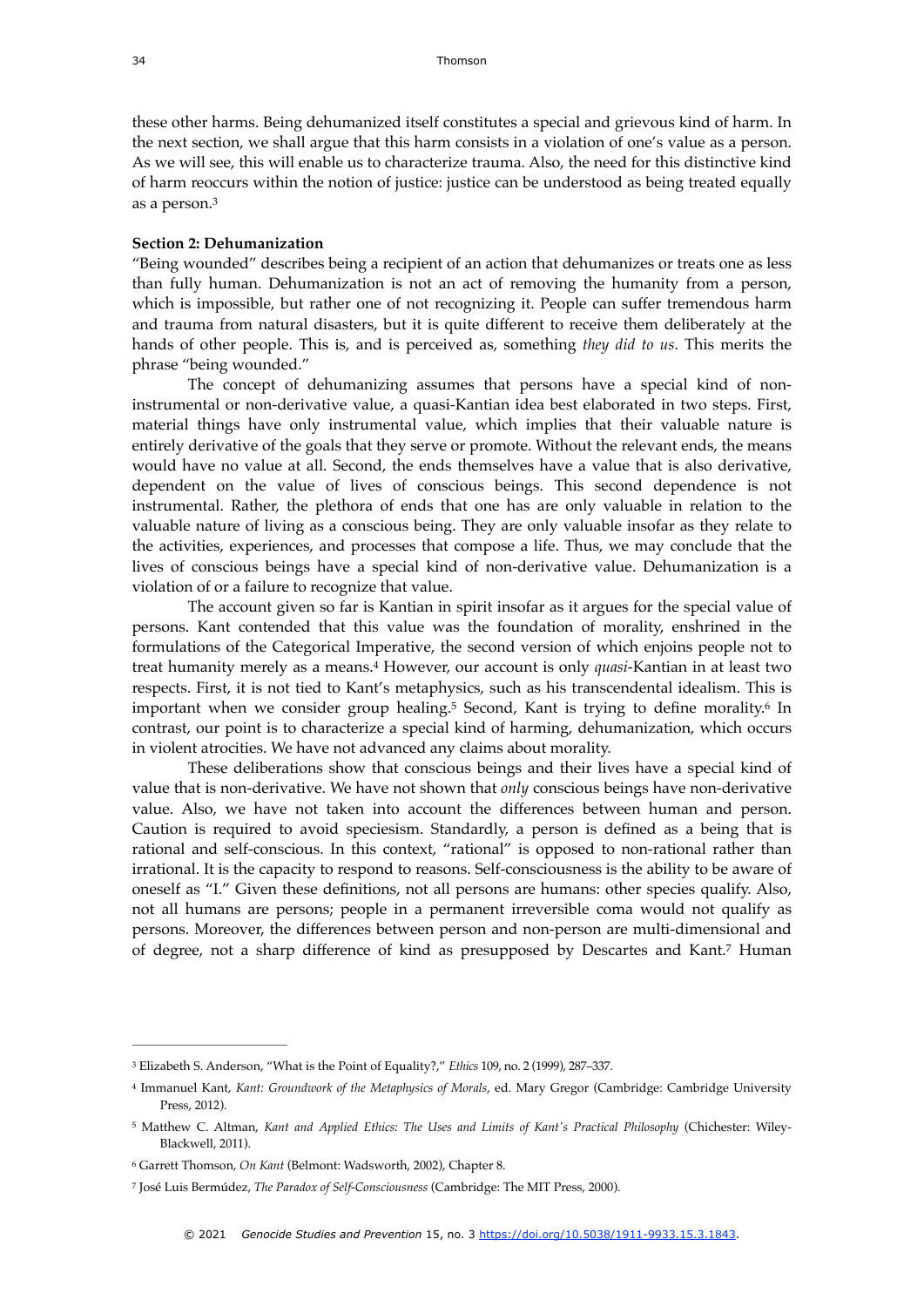<span id="page-3-6"></span>embryology and animal intelligence requires these points.<sup>[8](#page-3-0)</sup> Having mentioned these qualifications, to simplify, we shall treat the terms "human" and "person" as interchangeable.

Dehumanization occurs when a person is treated as an object or as less than a person. The core idea is that a being that has non-derivative value is treated as if she were valuable only derivatively. In this way, dehumanizing constitutes a failure to respect and appreciate the nature of the kind of value of a person. It is a category mistake like the opposite of imbuing a fetish doll with life.

<span id="page-3-7"></span>Dehumanizing has several variants such as instrumentalizing, commodifying, objectifying, animalizing, marginalizing, and demonizing. A person is instrumentalized when she is treated as having only instrumental value. Kant expresses this with the second version of the Categorical Imperative.<sup>[9](#page-3-1)</sup> A person is commodified when she is treated as a commodity, which has only exchange-value. A person is objectified when she is treated merely as an object. Likewise, a person is animalized when she is treated merely as a non-person animal in some regard, for example, when a group is compared to a cockroach or some vermin.<sup>10</sup>

<span id="page-3-8"></span>Although these phenomena are variations on a theme, to understand marginalization and demonization, we need some ancillary ideas. To explain marginalization, the supplementary notion is the equality of all persons. We have explained dehumanization in terms of a person's life being non-derivatively valuable: dehumanization is a failure to respect the person as such. We supplement this with the claim that all persons are equally valuable in this way. We marginalize a person by treating them as less valuable or as inferior. The claim that all people have equal non-derivative value does not mean that one has equal responsibility towards all, but it does mean that there is a good reason not to treat anyone as lesser.

<span id="page-3-9"></span>The idea of demonization requires a deeper level. There is an ingrained tendency for us to judge our own actions by the good intentions that we have, which are seemingly obvious to us, and to judge the actions of others by the imperfect consequences of their actions. This is an epistemological asymmetry or double standard.<sup>[11](#page-3-3)</sup> This is accentuated by reading the bad consequences of a person's action back into her intentions. According to this lopsided hermeneutic, whilst I (or my group) always have good intentions, the others (you, my enemy) have bad intentions as evidenced by your bad actions.<sup>[12](#page-3-4)</sup> This enemy-making mode of interpretation constitutes a form of dehumanization because it forms one way to treat a person or group as lesser. This kind of dehumanization is demonizing.

<span id="page-3-11"></span><span id="page-3-10"></span>With the atrocities of war, dehumanization apparently consists in spurts of violent acts directed towards one group by members of another group. However, dehumanization does not need to be explicitly violent in this way. For instance, the prelude to an atrocity usually consists in protracted propaganda warfare that dehumanizes the other group, portraying them as less than fully human: it usually demonizes, after marginalizing them. Following a violent conflict, the resulting wounds are typically handed down to future generations as feelings of humiliation, victimization, and enmity, which become embedded in a culture and a history,<sup>[13](#page-3-5)</sup> as narratives that tend to perpetuate the conditions that originally led to the conflict. As we shall see, one can characterize trauma as the experience of the various harms of dehumanization as such, and the traumatic effects of dehumanization can be transmitted transgenerationally.

<span id="page-3-0"></span>Peter Singer, *Practical Ethics*, 2nd ed. (Cambridge: Cambridge University Press, 1993); Daniel C. Dennett, *Kinds of* [8](#page-3-6) *Minds: Towards An Understanding of Consciousness* (New York: Basic Books, 1996).

<span id="page-3-1"></span>Kant, *Kant: Groundwork*. [9](#page-3-7)

<span id="page-3-2"></span><sup>&</sup>lt;sup>[10](#page-3-8)</sup> David Livingstone Smith, *Less Than Human: Why We Demean, Enslave, and Exterminate Others* (New York: St. Martins, 2011).

<span id="page-3-3"></span><sup>&</sup>lt;sup>[11](#page-3-9)</sup> Scherto Gill and Garrett Thomson, *Understanding Peace Holistically: From the Spiritual to the Political* (New York: Peter Lang, 2019).

<span id="page-3-4"></span><sup>&</sup>lt;sup>[12](#page-3-10)</sup> Alfred Schutz, *Collected Papers II: Studies in Social Theory*, ed. Arvid Brodersen (The Hague: Martinus Nijhoff, 1976).

<span id="page-3-5"></span>Victoria Aarons and Alan L. Berger, *Third-Generation Holocaust Representation: Trauma, History, and Memory* (Evanston: [13](#page-3-11) Northwestern University Press, 2017), 42–46.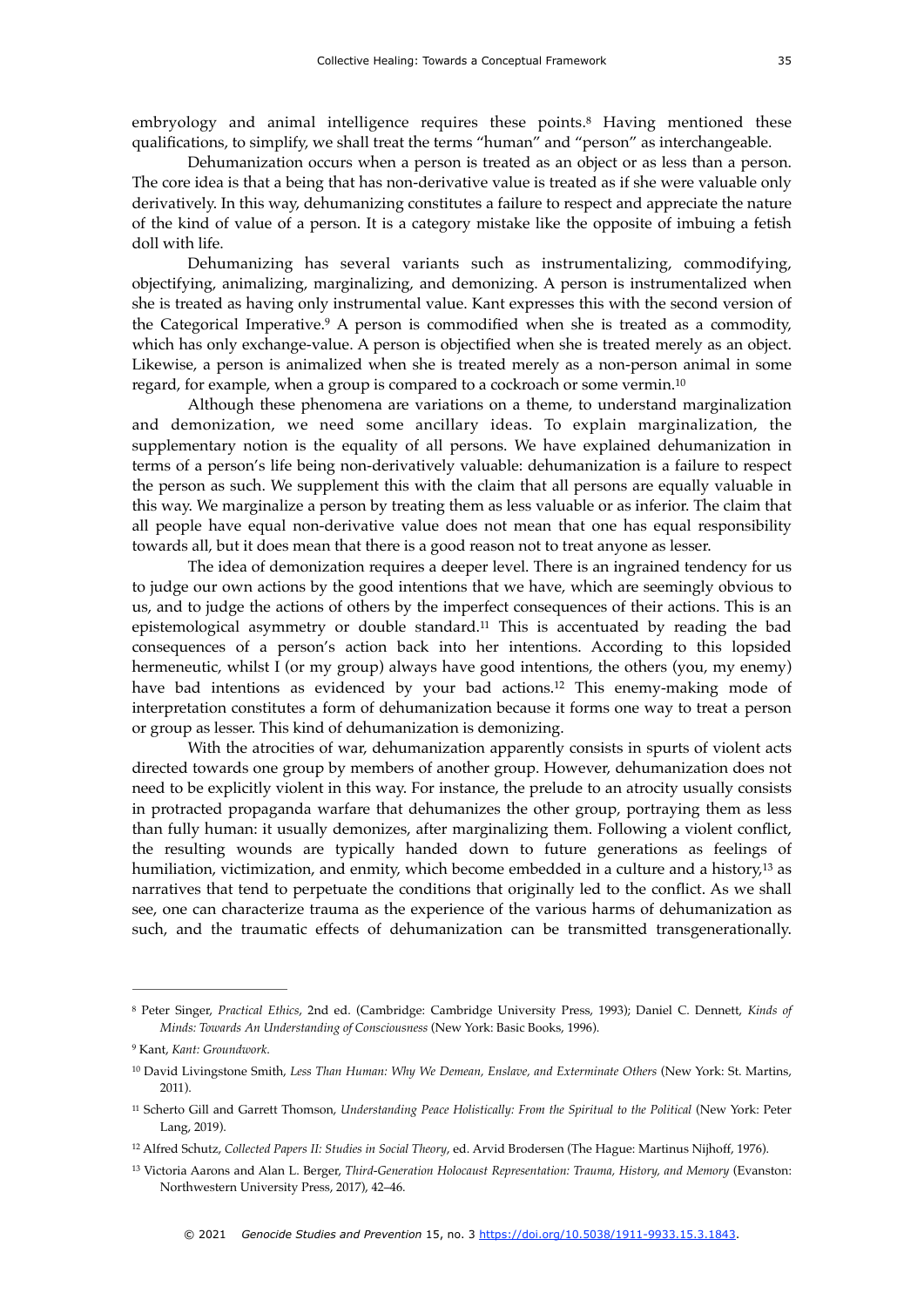<span id="page-4-2"></span>Violence breeds violence. Without intervention, cycles of violence are a never-ending dehumanization. Violence is a cause of further trauma, but often also a symptom of trauma.<sup>[14](#page-4-0)</sup>

#### **Section 3: Dehumanization as Harm**

Why is being dehumanized a serious harm? The answer pertains to the structure of human well-being. While one can harm a person by stealing her money, such harms are derivative. Thus, we require an account of non-derivative harm to a person's well-being, which has the following four basic dimensions.[15](#page-4-1)

<span id="page-4-3"></span>The first concerns activities. For a person to live well, her life is comprised of processes, activities, and experiences suited to her basic interests, given the relevant socio-cultural contexts. To be deprived of such activities constitutes one dimension of harm. Secondly, for a person to live well, she must appreciate these activities as non-instrumentally valuable. Pain, anxiety, anger, and sadness constitute forms of ill-being along this dimension of awareness. Thirdly, a good life will contain good relationships with other people and with society, and for these to constitute well-being, she must recognize them and engage in them as such. Fourthly, well-being requires appropriate kinds of evaluative self-awareness, meaning that a person is aware of herself as a being of value or dignity.

Notice that this four-fold account of well-being is fundamentally non-hedonistic. It characterizes harm without reducing it to unpleasant feelings. Changes in well-being can occur along any of the four dimensions, and not just the second. They are often counterfactual, and hence do not have to be even felt as a loss or gain.

Being dehumanized constitutes a special form of ill-being along each of these dimensions, which is typically experienced as a trauma. For the purposes of this paper, "trauma" can be defined as the experiential and psycho-physical symptoms or manifestations of these harms of dehumanization. The term refers to the negative ways in which the various harms of dehumanization are experienced *as such* by the person.

Typically, the harm is especially grave concerning the fourth dimension: one's relationship to oneself. Well-being requires that a person emotionally appreciate herself as having non-derivative value. This recognition is a fundamental form of self-respect that does not depend on what one does or has done. Rather, in the worlds of money and commodities, values are derivative on the valuable nature of a person's life, and one's well-being is partly constituted by one's awareness of this. This evaluative self-perception defines one's relationship with oneself, and harm to it will be expressed as feelings of insecurity, a sense of inferiority, an over-willingness to please others, and a feeling of powerlessness. It will also express itself in the person's relationships with their past and future, such as the erosion of one's sense of oneself as an agent, and through basic self-identifications as a member of a victimized group. At root, these manifest damage to the evaluative self-perception often called dignity, and being dehumanized by others typically causes this kind of harm. These points help define one important strand of the healing process: the appreciative emotional connections to one's dignity.

Dehumanization is also a significant harm along the third dimension: to one's relationships, including one's belonging to a society. Of course, being marginalized and treated as inferior *cause* harm, but the issue is that they *constitute* a kind of harm integral to dehumanization. All persons are equally non-derivatively valuable and we all live in societies, so it is a deep harm to be treated as a less than full member of society. Dehumanization is also a harm concerning intergroup relationships. While it *causes* serious damage to a person's capacities to trust and to have close relationships, dehumanization is itself a harm to the relationships between the groups, as this implies they are degraded. This degradation manifests

<span id="page-4-0"></span><sup>&</sup>lt;sup>[14](#page-4-2)</sup> Carolyn Yoder, Little Book of Trauma Healing: When Violence Strikes and Community Is Threatened (New York: Good Books, 2005), 79–81.

<span id="page-4-1"></span><sup>&</sup>lt;sup>[15](#page-4-3)</sup> Garrett Thomson et al., *Happiness, Flourishing and the Good Life: A Transformative Vision for Human Well-Being (London:* Routledge, 2020).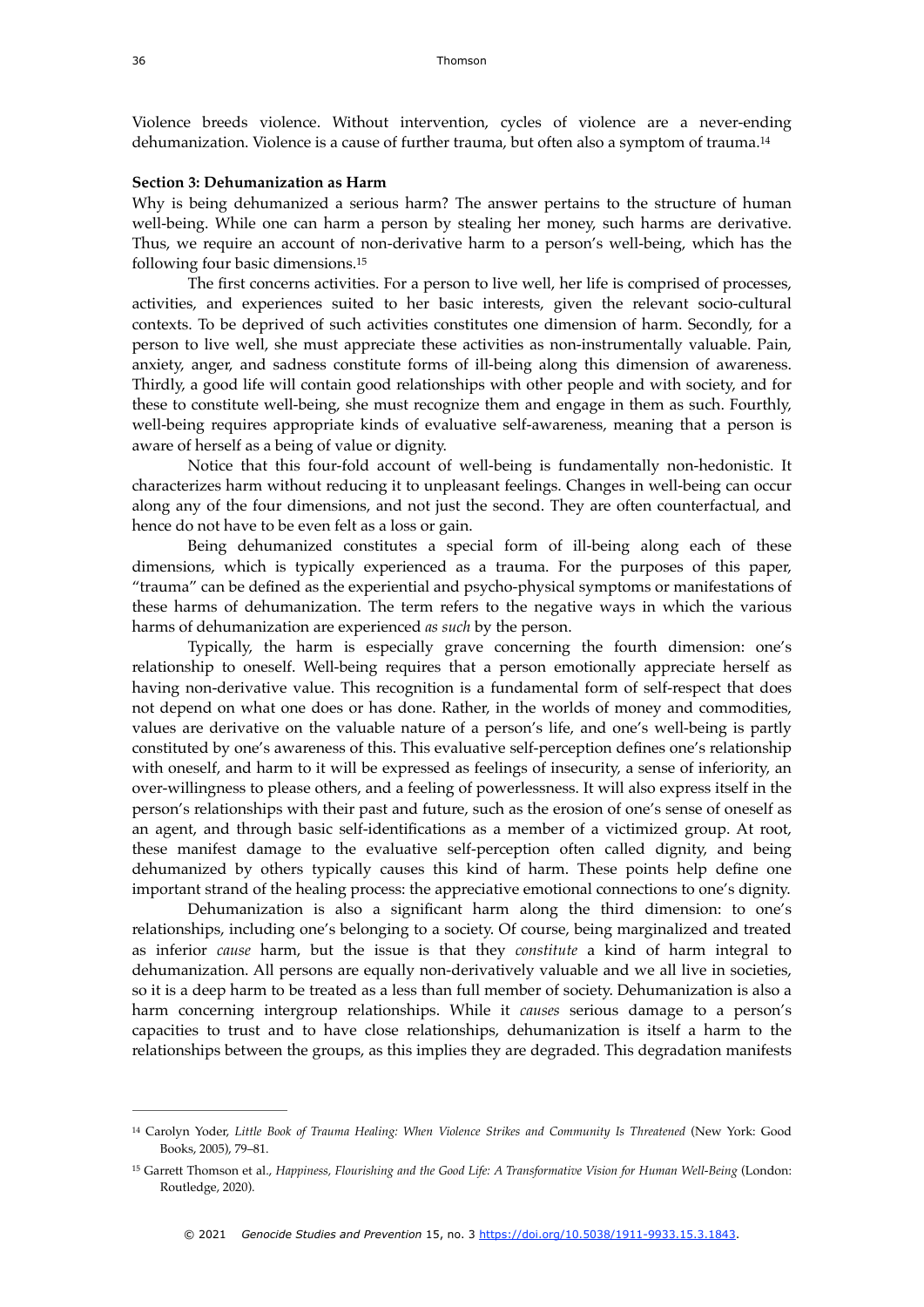Concerning the second dimension, dehumanization is harmful insofar as it involves negative emotions that plague a person's consciousness and reduce their capacity to enjoy the valuable activities of life. Sadness, fear, and anger blight our living in the present moment. Dehumanization and its accompanying trauma involve feelings of helplessness, alienation, and humiliation which form part of an unwitting construction of a phenomenal world blighted by self-reinforcing feelings of negativity.

So far, we have characterized the harms of dehumanization of an oppressed group. We can apply the same framework to an oppressor group. Note that, often, the same group occupies both roles: perpetrators often act in dehumanizing ways from a sense their own victimhood, and this double role accelerates the historical cycles of violence. But how is the oppressor group dehumanized and thereby harmed? Such groups tend to have feelings of superiority around historical narratives that apparently justify their privilege, and this constitutes a form of self-dehumanization and harm. Three steps support this view.

<span id="page-5-2"></span>First, when one group is marginalized, it is treated as less than equal.<sup>[16](#page-5-0)</sup> Well-being requires that a person lives in harmony with how things are for the kinds of beings we are. In this context, "how things are" means not only recognizing emotionally that one is nonderivatively valuable, but also appreciating that one is *a* member of a community of many other people that have the same status. I am a member of a kind, but *only* one member of this kind: there are others, equally as real and valuable as me. When our emotions close us off to this truth, it constitutes a dehumanizing harm. For this reason, there is a group of illnesses that include being closed in on oneself, being obsessed with one's own self-importance, not being connected to the reality of others[. 17](#page-5-1)

<span id="page-5-3"></span>The second step: to understand well-being, one needs to relinquish the hedonist assumption that, for something to be part of well-being, the lack of it must feel bad; harm does not need to feel bad. The basis for well-being is the constitutive structural features of any human life. These are the dimensions of well-being that form different kinds of noninstrumental value or disvalue. These include the relational, which requires that we relate to others *as persons*. To live *with* others, I must appreciate them as persons. This has implications for self-awareness: I must be aware of myself as one among many.

Third, the requirement that we relate to others *as persons* extends to self-consciousness: we need to be aware of ourselves as one among many. Hence, well-being requires that one regard oneself as one, but only one, member of a special kind of being. We are *not* asserting that well-being requires one to conform one's actions to a noble and demanding moral principle. Instead, we are affirming that one's well-being *constitutively* requires that we identify ourselves as one among others, who are equally real as oneself.

In conclusion, what is new about this general theory of dehumanizing? First, it is not a moral theory. It explains dehumanization as a harm and not as a Kantian moral imperative. Second, the theory of harm is multi-dimensional, and it is not hedonistic or preference-based. This has allowed us to characterize dehumanization as a non-reducible variety of different harms, which will enable us to separate different aspects of the healing process in a detailed manner.

#### **Section 4: The Concept of Healing**

The claim that dehumanization is contained in the concept "they did this to us" suggests the seductive idea that the process of healing must be one of humanization, as the opposite of dehumanization. However, this is mistaken because dehumanization is not the removal of the special value of being a person. It is the failure to recognize it. We are already equally persons, non-instrumentally valuable beings. One cannot humanize a human; one cannot restore to a

<span id="page-5-0"></span><sup>&</sup>lt;sup>[16](#page-5-2)</sup> Livingstone Smith, *Less than Human*, 31-34.

<span id="page-5-1"></span><sup>&</sup>lt;sup>[17](#page-5-3)</sup> Thomson et al., *Happiness*.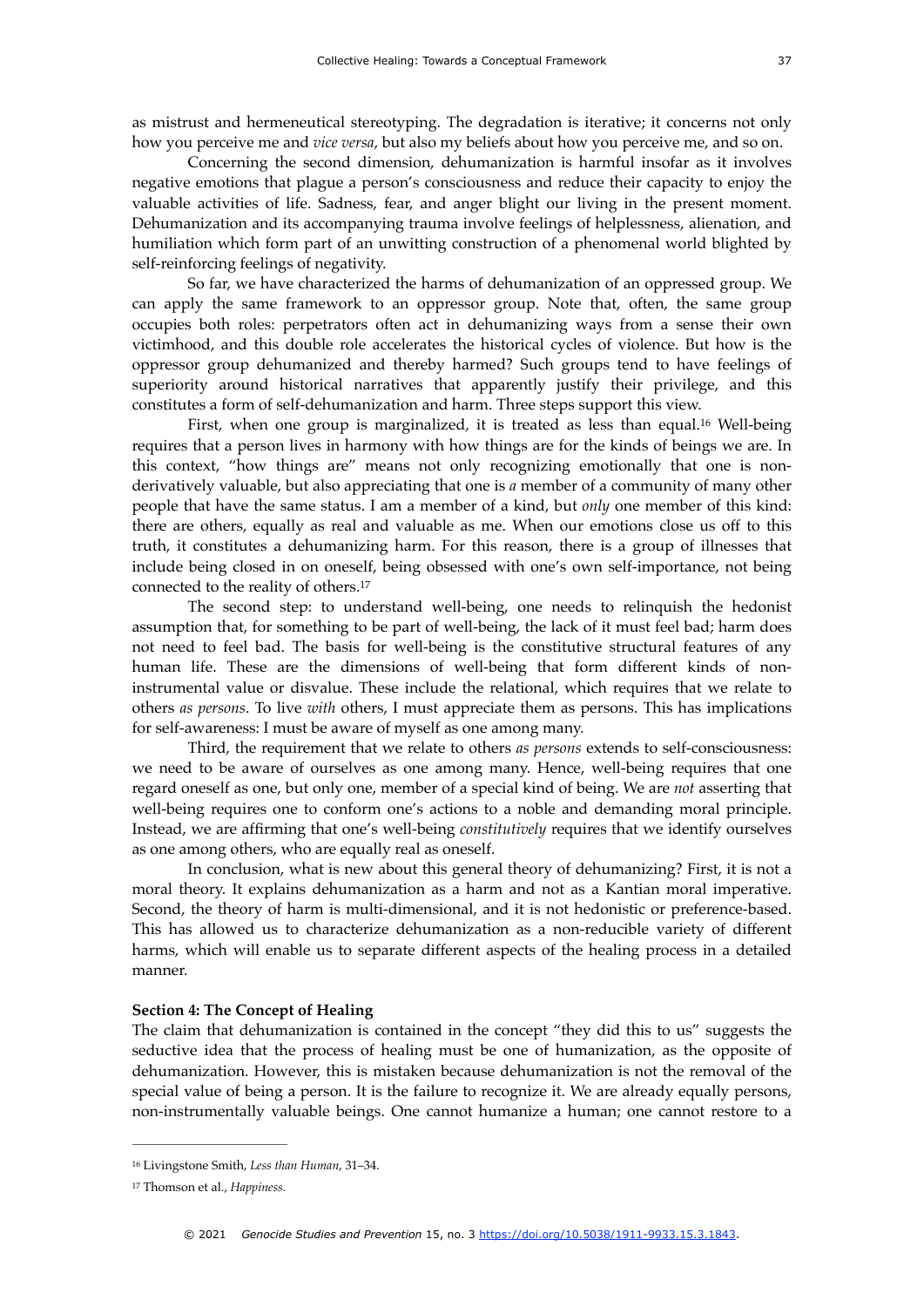person her dignity because she had it all along. In this sense, treating healing as a humanization is part of the problem: it assumes that some people are lesser until they are healed. This misleading conception affects practice insofar as it presumes that victims need to be *given* something, namely a cure. This conception tends to negate the agency of the wounded person in healing. This is a shortcoming of the medical analogy that implicitly compares the person to a patient. Medical language suggests that a traumatized person is a passive patient, who receives treatment from another, who is ideally an expert. Conceived in these terms, the processes tend to undermine themselves: insofar as one regards someone as a passive patient, one is not treating them as a full human person.

<span id="page-6-5"></span>The misleading medical suggestion that the wounded person needs to be *given* something, also permeates the idea that healing is a restoring of wholeness, even though the etymology of "healing" suggests such a conception.<sup>[18](#page-6-0)</sup> However, since a person is already a whole, the claim that a person needs to have her wholeness restored reinforces the idea that the traumatized are less than wholly human and that something needs to be done by someone else to reestablish this. This is quite different from affirming that they have been treated by others as lesser, and they have a ruptured *sense* of their worth because of this. Even a dissociation manifested as a personality disorder is a fracture in a person's *sense of* themselves. It is a dissociation in self-perception that manifests as a personality dissociation *as if* there were distinct personalities.<sup>19</sup> In short, healing the wounds concerns cohesive emotional selfperception rather than the bringing together of broken parts.

<span id="page-6-6"></span>The opposite of dehumanization is not humanization. The core problem of dehumanization is that the humanity of the person is actively denied or is not recognized. Such treatment is deeply harmful, and this harm is multi-dimensional. For instance, it can lead a person to fail to connect emotionally to her dignity or non-instrumentally valuable nature. Therefore, the opposite of dehumanization is the process of fully recognizing the valuable nature of oneself. This indicates that healing is a holistic educational process of coming to terms with something wounding, which includes overcoming the dehumanizing and working through its harmful psychological effects. van der Hart et al. call this kind of process ["](#page-6-2)realization."<sup>[20](#page-6-2)</sup> The dehumanizing harm and the associated trauma present themselves as unfinished business<sup>21</sup> that need[s](#page-6-3) to be resolved through processes of realization or coming to terms with what was done to one.

<span id="page-6-8"></span><span id="page-6-7"></span>The idea of coming to terms needs explanation. Consider the process of coming to terms with one's own death. Clearly, it is not a simply cognitive exercise restricted to propositional knowledge; it is also an emotional adaptation to a set of truths that are difficult to accept. This means that the process of fully understanding one's death requires an acceptance that may involve feeling fear, sadness, and anger. In this sense, it is cognitive-emotional or holistic. Because it is a painful process, one will have deep resistances to directly confronting one's finitude. Those resistances are fundamentally an unwillingness based on anxieties and phobias, which may involve self-deception. This means that the person has to be willing to come to terms with those resistances as part of the process, and this indicates that the need for meta-cognition, accompanied by considerable patience with oneself. It requires, for instance, understanding that one's resistances serve a protective function so that one is less inclined to judge oneself harshly and punish or persecute oneself in this regard.<sup>[22](#page-6-4)</sup> This implies that healing relies importantly on the person's willingness to engage with the process. Insofar as it concerns self-perception, it is something that a person does to herself. It is not carried out by someone

<span id="page-6-9"></span><span id="page-6-0"></span><sup>&</sup>lt;sup>[18](#page-6-5)</sup> Janina Fisher, *Healing the Fragmented Selves of Trauma Survivors: Overcoming Internal Self-Alienation (New York:* Routledge, 2017).

<span id="page-6-1"></span><sup>&</sup>lt;sup>[19](#page-6-6)</sup> Onno van der Hart et al., *The Haunted Self: Structural Dissociation and the Treatment of Chronic Traumatization* (New York: W. W. Norton, 2006), 42.

<span id="page-6-2"></span><sup>&</sup>lt;sup>[20](#page-6-7)</sup> Ibid., 171-175.

<span id="page-6-3"></span>Pierre Janet, *Psychological Healing: A Historical and Clinical Study* (New York: Macmillan, 1925). [21](#page-6-8)

<span id="page-6-4"></span><sup>&</sup>lt;sup>[22](#page-6-9)</sup> van der Hart et al., The Haunted Self, 272, 319, 334.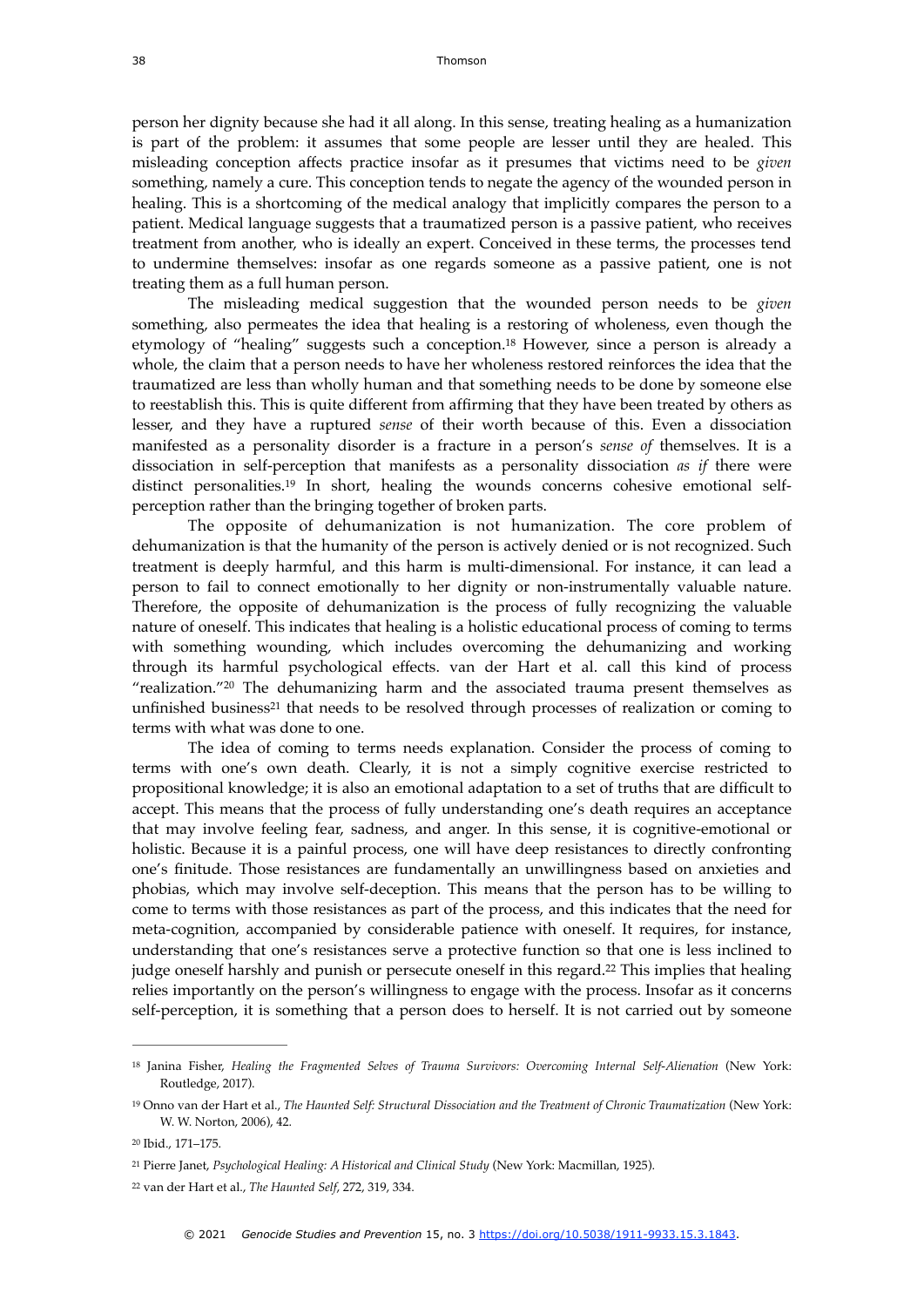else, such as a therapist or a therapeutic group. It is something that the person actively does herself, albeit with the guidance of a facilitator and a group, even when the healing would not have occurred without those supportive conditions.

Regarding dehumanization, healing processes are not individualistic because the relevant harms are inflicted by another group, and so the healing concerns one's relationship with them, and society in general. The dehumanizing harm is irreducibly social in content, and so is the required healing process. Healing must be understood primarily in terms of a juxtaposition between, on the one hand, emotional self-perception, and self-relations and, on the other, relations to the members of the other group. This juxtaposition does not constitute a contradiction, but rather different facets of the same action.

Any social action has three basic features. The first is the action itself as performed by an agent as an act of the will; the second is the consequences that it has on others and on the agent herself; the third pertains to the social relations that the action instantiates or exemplifies. This general categorization applies to the actions that dehumanize and, as such, it serves to classify the processes of compassionate understanding required for coming to terms with the traumas and harms of dehumanization. The distinction enables us to separate three aspects of any healing processes.

- 1. Understanding the dehumanizing actions and/or processes;
- 2. Transcending the personal harmful and traumatic effects of these actions;
- <span id="page-7-1"></span>3. Repairing the relationships that dehumanizing instantiates.

In the final sections, we will argue that this threefold characterization of the healing process is incomplete because it omits a fourth element pertaining to the structural aspects of social action and the systemic aspects of healing.

#### *Process 1: Directed Towards Understanding the Dehumanizing Acts or Processes Per Se*

This process helps the persons confront dehumanizing experiences by establishing a framework for the relevant understanding and, in so doing, it initiates a process of meta-cognition: thinking about what one does not fully grasp or want to come to terms with. This framework consists in at least five elements.

First, it must establish a shared space for healing as one in which participants will not be judged, will be actively listened to, and in which their privacy will be respected. It constructs the culture of a safe space. Safety is a precondition of healing.<sup>[23](#page-7-0)</sup> Second, it establishes a framework in which victims, perpetrators, and others acknowledge the dehumanizing actions in question, and recognize what makes them dehumanizing. Third, it provides an opportunity to better understand why dehumanizing constitutes a serious harm along the four dimensions of well-being. This entails comprehending emotionally what it means to dehumanize, to be dehumanized, and why it is so bad. One way to accomplish this is to help participants acknowledge how dehumanizing others is part of daily life, and how this cuts one off from the experiential reality of the other. This process can help participants transcend guilt.

The final two elements pertain to history. Acts of dehumanization occur as part of a wider historical process and as such they can be understood. However, there is considerable resistance to the idea that we might understand better, for example, the actions of Nazi Germany in the Holocaust. The acts are so deplorable that any attempt to comprehend them may seem like a refusal to condemn them. Nevertheless, any process of dehumanization can be better understood even if this requires moving beyond moral condemnation, albeit without rejecting it. The required understanding is largely historical: anti-Semitism has a long history in Europe, much older than that of romantic German nationalism. Likewise, any conflict has a history characterized by past acts of violence perceived differently by the various sides.

<span id="page-7-0"></span>Yoder, *Little Book*, 87. [23](#page-7-1)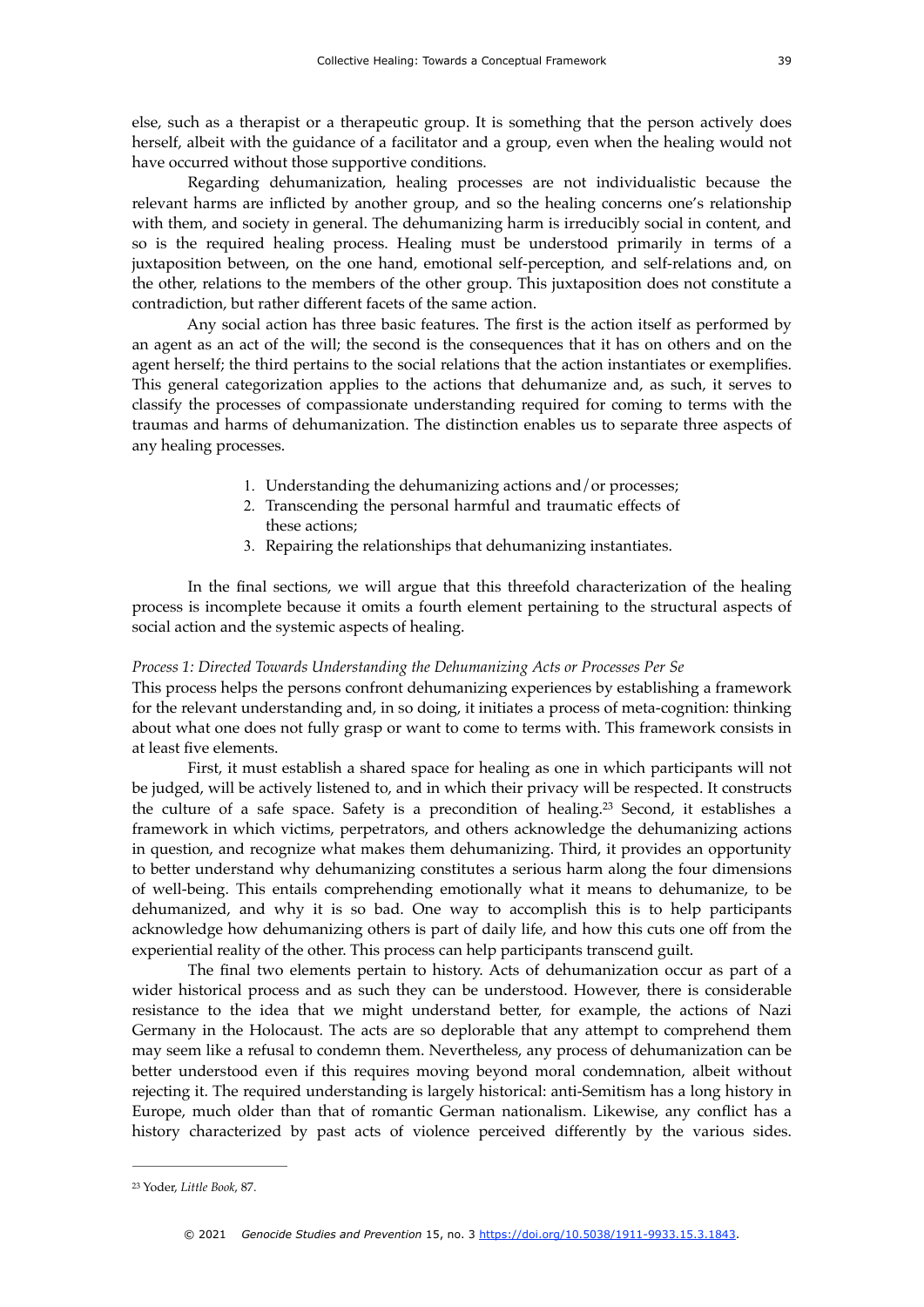Acknowledging the dehumanization of the history is part of the first process of healing, especially insofar as it involves seeing the history from different points of view, including those of the denials that it generates.

Finally, the need for historical understanding introduces the idea that acts of dehumanization constitute moments in a cycle of violence that will continue into the future until transcended or healed. It involves seeing how the harmful effects of dehumanizing are passed between generations through unintended social learning processes within families and communities. This underscores the need for healing.

#### *Process 2: Directed to the Results of the Dehumanizing Acts*

Understanding dehumanizing acts enables a person to reflect better on her own painful experiences; it strengthens the relevant meta-cognitive processes and prepares the person to confront her pain. It prepares the person for the second part of the healing process, which consists in becoming freer from the accumulated pain and other harms of dehumanization. This release consists in coming to terms with past violence and the associated emotions, such as fear, sadness, alienation, and anger.<sup>24</sup> This process can be compared to mourning.<sup>[25](#page-8-1)</sup>

<span id="page-8-7"></span><span id="page-8-6"></span><span id="page-8-5"></span>In this process, the differences between victim and perpetrator are relevant for two reasons. First, the harms suffered by the different groups in a conflict are usually very different. For example, people of African descent in the USA may face the long-term effects of the degradations of slavery, as well as the continued harms of systemic racism. Those of European descent in the USA may face the shame of being the beneficiaries of this past, and the guilt of being complicit in the systemic racism that makes them privileged.<sup>[26](#page-8-2)</sup> Since these are distinct kinds of harm, the processes of coming to terms with them will be different. This suggests that the two processes should be kept separate. Second, any healing process must feel safe and open to all those concerned. Given that one group is working through its self-alienation as victims and the other through its self-alienation as perpetrators, given that one group is transcending feelings of inferiority and the other assumptions of superiority, given that one is often powerless and the other usually powerful, the dual requirements of safety and openness are in contradiction[.](#page-8-3)<sup>[27](#page-8-3)</sup> For one group to be open is for the other group to feel unsafe. For this reason, these two requisites can only be met if the healing of the two groups is separate.

#### <span id="page-8-8"></span>*Process 3: Directed to the Relationship*

A healing that consisted only of processes 1 and 2 would be radically incomplete. This is because healing requires going beyond the dichotomy of victim and perpetrator. This conclusion follows from the social nature of dehumanization insofar as it is what one group does to another. This means that healing must be relational, and involve a loosening of an antagonistic us versus them.

This requires spaces that allow people to relate to each other intimately and openly. They need to be able to express their pain, fears, and sadness, and to recount difficult experiences without feeling that they are being judged, and in the knowledge that others in the group are listening to them. When people open up and reveal their suffering, it is almost impossible not to be touched emotionally. Suddenly, one is presented with the vivid reality of the experience of another person's experience. This kind of experience has several well-documented facets[.](#page-8-4)<sup>[28](#page-8-4)</sup> First, as the members of the groups open their suffering to each other, feelings of empathy overtake negative feelings, such as guilt, anger, and resentment that tend to

<span id="page-8-9"></span><span id="page-8-1"></span><span id="page-8-0"></span>Michael E. Bernard, ed., *The Strength of Self-Acceptance: Theory, Practice and Research* (New York: Springer, 2013), 155. [24](#page-8-5) Yoder, *Little Book*, 94. [25](#page-8-6)

<span id="page-8-2"></span><sup>&</sup>lt;sup>[26](#page-8-7)</sup> David R. Roediger, *Colored White: Transcending the Racial Past* (Berkeley: University of California Press, 2002).

<span id="page-8-3"></span>Ofer Grosbard, *Israel on the Couch: The Psychology of the Peace Process* (Albany: State University of New York Press, [27](#page-8-8) 2003), Chapter 2.

<span id="page-8-4"></span><sup>&</sup>lt;sup>[28](#page-8-9)</sup> James S. Gordon, *The Transformation: Discovering Wholeness and Healing After Trauma* (New York: HarperOne, 2019), Chapter 18.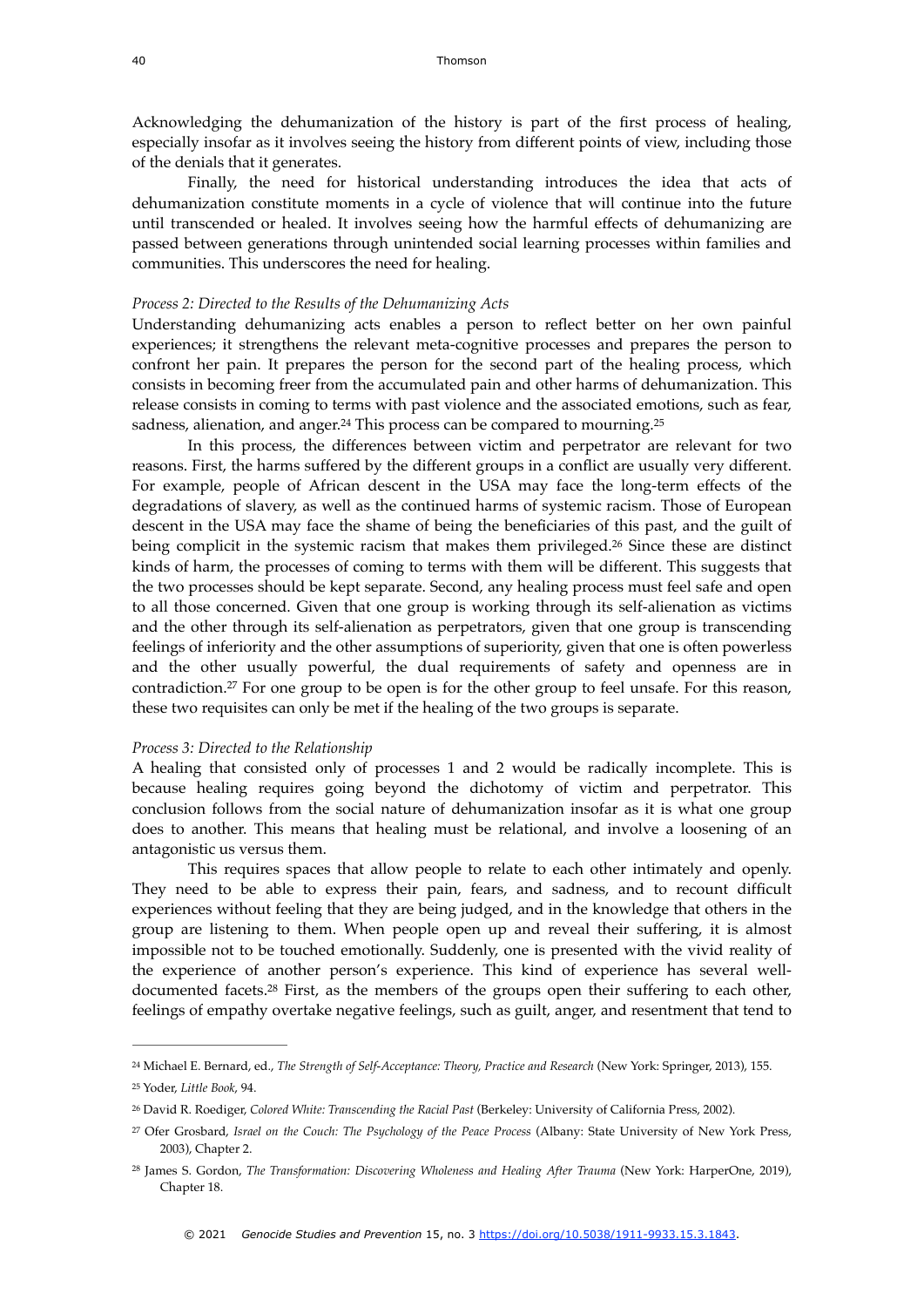<span id="page-9-7"></span><span id="page-9-6"></span>fuel ignorance of the lived experience of the other. When it works well, this is a self-reinforcing synergetic group process: any one person undergoing the process supports the others and *vice versa*. This is one meaning of the term collective healing, and it requires a mixed group. Second, in this process, people's immediate self-identifications shift. The sense of a shared group weakens the divisions between us and them.<sup>[29](#page-9-0)</sup> Everyone is experienced as more fully human and there is a growing shared sense that we are all people of equal worth. This constitutes a moral ascension that connects with the lived reality of others, pierces the bubble of egoism and widens parochial identities.<sup>[30](#page-9-1)</sup> Thirdly, this process diminishes the feeling "they did this to us" and "we did this to them but it was not our fault (or it was a long time ago)." While this does not imply negating what happened, it is a process of transcending the roles of victim and perpetrator that carry the potential to recycle the violence accentuated through guilt and blame.<sup>[31](#page-9-2)</sup> Insofar as this process is successful, people will tend to spontaneously want to ask for forgiveness in a sincere way both as a recognition of the suffering of other persons and as an acknowledgement of responsibility, and not as means to escape their own feelings of guilt.<sup>[32](#page-9-3)</sup> This is an important difference: the first expresses a healing in the relationships; the second remains individualistic.

<span id="page-9-9"></span><span id="page-9-8"></span>In this type of relational healing, the process cannot be regarded merely as means to a set of ends, such as reconciliation and forgiveness. Such a treatment would ignore the noninstrumental value of the process itself irrespective of ends. The process of people from different sides in a conflict coming together and sharing in a spirit of honesty and openness is valuable in itself. Furthermore, the process embodies the kind of mutual recognition between equal persons as real humans without alienation. Forgiveness as a preset goal would tend to instrumentalize these healing processes. However, it will not instrumentalize them when forgiveness is an unforced expression of a healing of the relationships. If participants sense that the process has a predetermined outcome, then they will feel used and manipulated in a process that should otherwise be deeply intimate such that they feel able to share their fragility.

#### *Some Conclusions*

The first step in our journey based the nature of healing on a new theory of dehumanizing as harm. From this, we concluded that the healing process necessarily has at least three aspects, which have different dynamics and criteria of success. Also, the theory revealed in what ways the medical analogy of healing needs to be replaced with an educational one, understood as holistic and transformative.<sup>33</sup>

<span id="page-9-10"></span>Now, we shall take a second step because this argument has not yet directly considered the *collective* nature of healing, nor indeed the fact that dehumanization is often institutional, systemic, and structural.

#### **Section 5: From Collective to Structural**

We need to distinguish the harms associated with a specific event (such as a school shooting or a rape) from those caused by a whole series of events (such as a war). Dehumanizing harms can be caused by a systemic and long-term maltreatment of a person or group and might not be so readily recognized as such compared with a specific dramatic event.[34](#page-9-5)

<span id="page-9-11"></span>The term *collective* suggests that the healing in question is of a *collection* of individual acts. It is worth briefly spelling out why this is misleading in order to purge the tendency to

<span id="page-9-0"></span><sup>&</sup>lt;sup>[29](#page-9-6)</sup> Nyla R. Branscombe and Bertjan Doosje, eds. *Collective Guilt: International Perspectives* (Cambridge: Cambridge University Press, 2004), 37.

<span id="page-9-1"></span>Gill and Thomson, *Understanding Peace Holistically*. [30](#page-9-7)

<span id="page-9-2"></span><sup>&</sup>lt;sup>[31](#page-9-8)</sup> Branscombe and Doosje, *Collective Guilt*, Chapter 3.

<span id="page-9-3"></span><sup>&</sup>lt;sup>[32](#page-9-9)</sup> Martin Buber, "Guilt and Guilt Feelings," *Psychiatry* 20, no. 2 (1957).

<span id="page-9-4"></span>Laurie Ann Paul, *Transformative Experience* (Oxford: Oxford University Press, 2014). [33](#page-9-10)

<span id="page-9-5"></span><sup>&</sup>lt;sup>[34](#page-9-11)</sup> Judith Lewis Herman, *Trauma and Recovery: The Aftermath of Violence, From Domestic Abuse to Political Terror* (New York: Basic Books, 2015).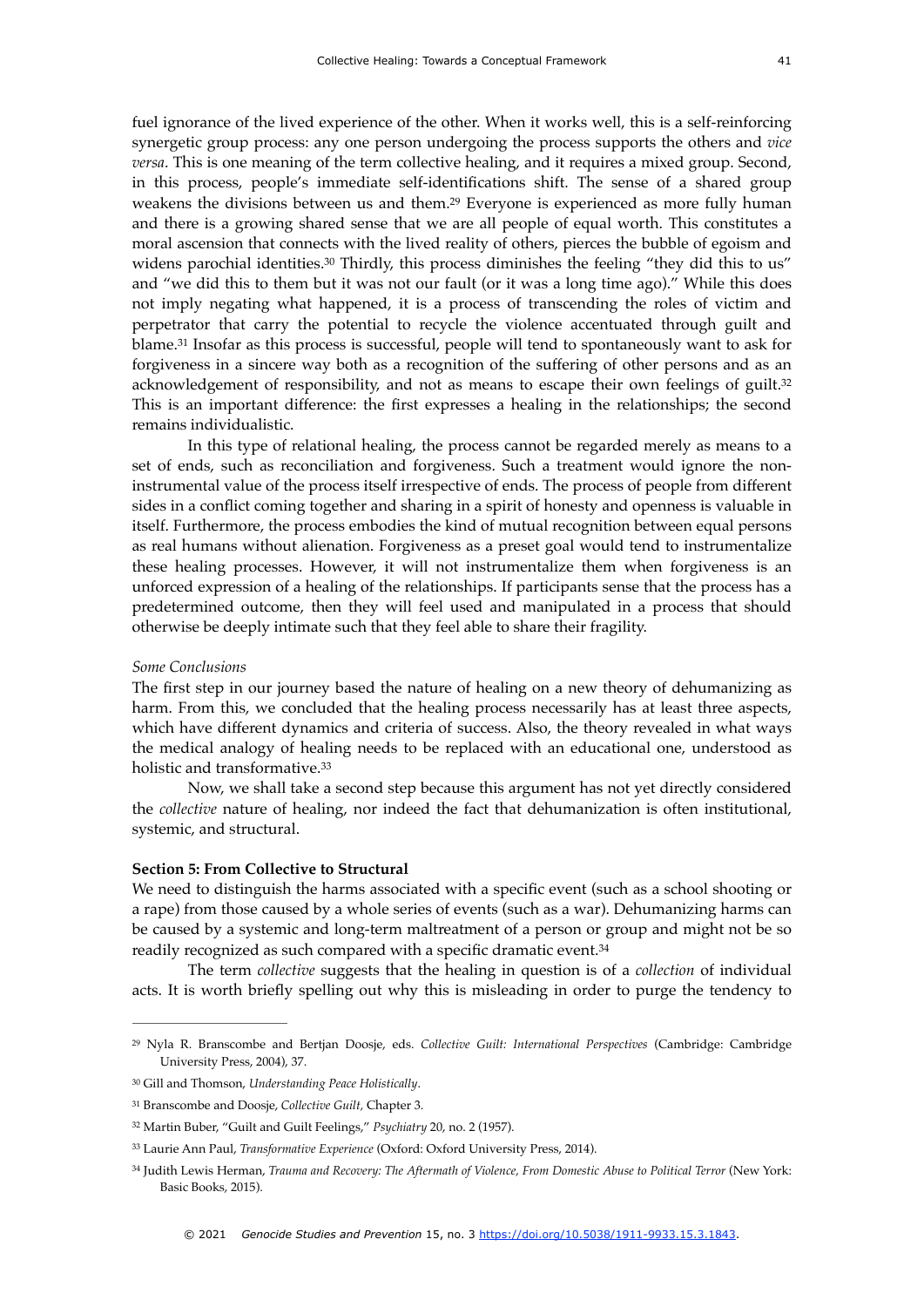<span id="page-10-9"></span><span id="page-10-8"></span>conceive dehumanizing as atomic acts performed by individuals, which expunges an adequate conception of its socio-political ramifications. $35$  For this reason, the word "collective" might be replaced by "social." For instance, in an atrocity associated with a war, the violent acts are carried out by one group on another. This is not just a collection of individual acts; as a war between nations or factions, it is ineluctably social. This implies that the meanings of the acts are imbuedwith the social histories concerning the relations between the groups. $36$  The social meanings of an atrocity require that the acts are something *they* (a group) did to *us* (a group)*,*  and this means that the shared group histories are integral to the meanings of the atrocity, and thus also to what should count as healing. Thus, individualism hinders the capacity to properly understand social dehumanization. The term "the group" can refer to a nation, an ethnic group, a religious community, so long as they share a persistent sense of sameness with each other.<sup>[37](#page-10-2)</sup> The sameness is what Vamik Volkan calls "large group identity," which provides belonging and protection to its members[.38](#page-10-3)

<span id="page-10-11"></span><span id="page-10-10"></span>Social dehumanization has some distinctive features. In such a case, the more anxiety and stress the members of a victimized group are going through, the more they will tend to hang on to the large group identity, and the more they share the psychological traits and markers as the result of the dehumanizing harm. This is a self-reinforcing cycle. Likewise (and secondly), if the victimized group suffers from ongoing deprivation, disempowerment, and injustice, this also tends to strengthen the group identities. The symptoms and harms of systemic dehumanization often serve as a reminder of people's internalized large group identity; the reminder is that "it is because of our identity (being Muslim, Jewish, indigenous, African...) that we are suffering as a group." The build-up of such social grievances reinforce the dehumanized relationships between large groups, building an antagonistic us-versus-them, which perpetuates the cycles of violence. Thirdly, these processes are reinforced by the negative hermeneutics in virtue of which we tend to automatically read the intentions of enemy groups as malevolent[.](#page-10-4)<sup>[39](#page-10-4)</sup> These three reinforcing cycles combine to make healing process 3 increasingly difficult. Remember that process 3 requires that people transcend their local identities insofar they can directly feel the suffering and the shared humanity of the other. The specific dynamics of group identities as defined by structural social conditions render process 3 harder to attain.

<span id="page-10-13"></span><span id="page-10-12"></span>This kind of conclusion has been challenged. When Lemkin originally defined the nature of genocide, he did so in terms of groups. $40$  For some writers, this is a problem. The sociologist Rogers Brubaker uses the term "groupism" to specify "the tendency to treat ethnic groups, nations, and races as substantial entities to which interests and agency can be attributed." $41$  Groupism or primordialism is accused of two related errors; the first is reifying, that is treating groups as entities, and the second is that of regarding them as homogeneous, ignoring differences within the group.<sup>42</sup>

<span id="page-10-15"></span><span id="page-10-14"></span>Since we need the idea of a group to understand collective healing, it is incumbent on us to reply to these objections. We will do so by contrasting two types of views that are usually

<span id="page-10-0"></span>Thomas Hübl and Julie Jordan Avritt, *Healing Collective Trauma: A Process for Integrating Our Intergenerational and* [35](#page-10-8) *Cultural Wounds* (Louisville: Sounds True, 2020).

<span id="page-10-1"></span>Schutz, *Collected Papers*. [36](#page-10-9)

<span id="page-10-2"></span><sup>&</sup>lt;sup>[37](#page-10-10)</sup> Barbara A. Misztal, *Theories of Social Remembering* (Maidenhead: Open University Press, 2003), 92-95.

<span id="page-10-3"></span>[<sup>38</sup>](#page-10-11) Vamik D. Volkan, *Psychoanalysis, International Relations, and Diplomacy: A Sourcebook on Large-Group Psychology* (London: Karnac Books, 2014).

<span id="page-10-4"></span>Gill and Thomson, *Understanding Peace Holistically*. [39](#page-10-12)

<span id="page-10-5"></span>Raphaël Lemkin, *Axis Rule in Occupied Europe: Laws of Occupation, Analysis of Government, Proposals for* [40](#page-10-13) *Redress* (Washington, D.C.: Carnegie Endowment for International Peace, 1944), 79–95; Howard Ball, *Genocide: A Reference Handbook* (Santa Barbara: ABC-CLIO, 2010), 9–12.

<span id="page-10-6"></span><sup>&</sup>lt;sup>[41](#page-10-14)</sup> Rogers Brubaker, "Ethnicity without Groups," in *Facing Ethnic Conflicts: Towards a New Realism*, ed. Andreas Wimmer et al. (Lanham: Rowman & Littlefield Publishers, 2004), 35.

<span id="page-10-7"></span>A. Dirk Moses, "Raphaël Lemkin, Culture, and the Concept of Genocide" in *The Oxford Handbook of Genocide Studies,* [42](#page-10-15) ed. Donald Bloxham and A. Dirk Moses (Oxford: Oxford University Press, 2010), 22–24.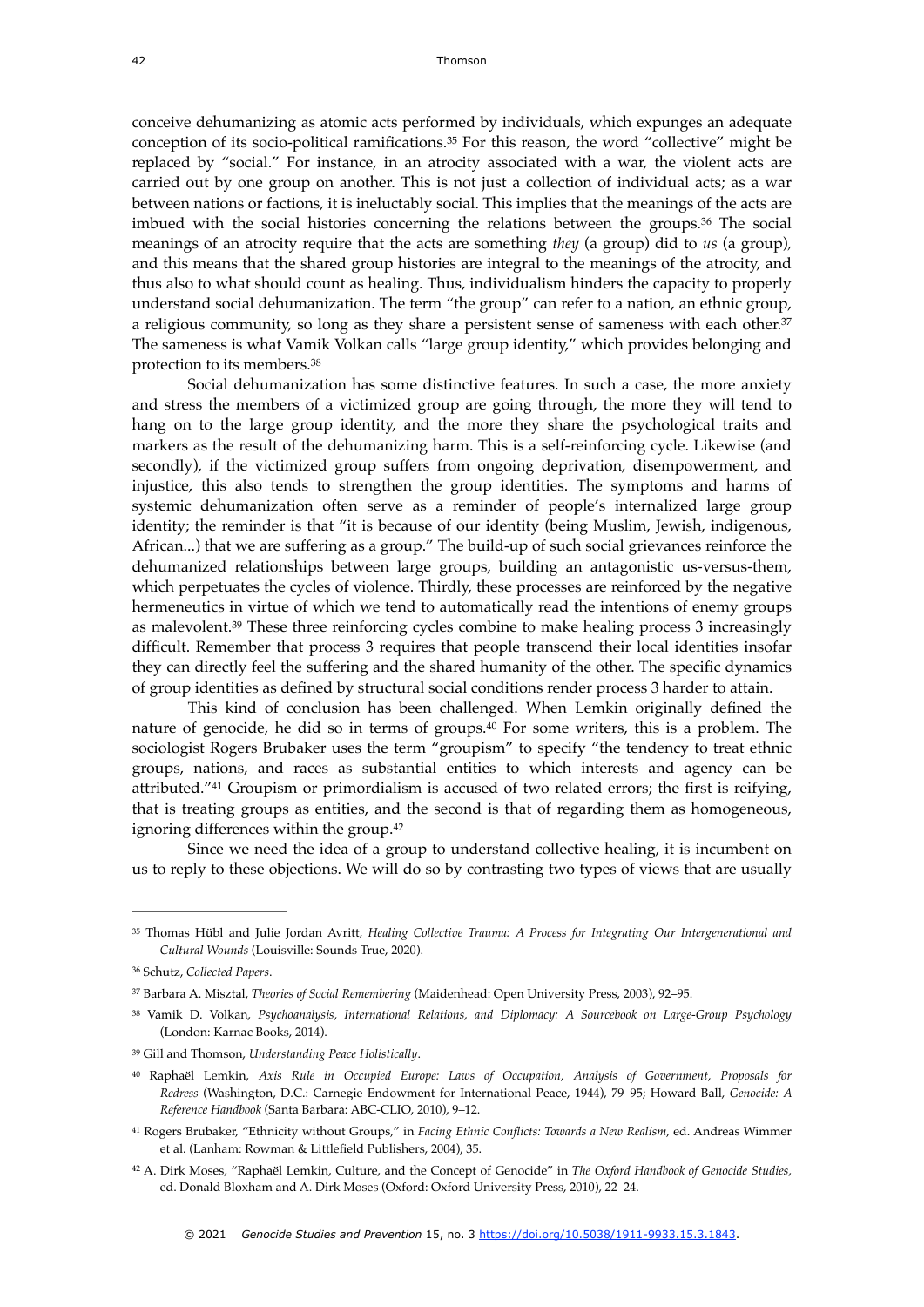<span id="page-11-6"></span>In one extreme form, individualism is the view that only individuals exist. $43$  This confronts the obvious objection that universities, banks, and nation-states also exist, and that these institutions can perform actions such as awarding degrees, making loans, and declaring war. In reply, individualism can turn to the idea that, compared to individual human beings, social institutions are not real because they are derivative. In this modified form, individualism is the view that statements about institutions and social groups can be reduced to claims about individuals. However, in counter-reply, this form of reductionism is also an implausible view because any relevant statement about the behavior or actions of individuals will require mention of their social roles, which will in turn require reference to the relevant institutions. Statements about the social cannot be reduced to relevant claims about the behavior of individuals because there is an ineliminable reference to roles and hence social institutions[.44](#page-11-1)

<span id="page-11-8"></span><span id="page-11-7"></span>We are tempted to cling to the remnants of individualism even in the face of these severe problems because of the intuition that the alternative looks much worse. The idea that groups and social institutions are entities that have interests quite apart from those of the relevant individual persons looks mildly totalitarian.<sup>[45](#page-11-2)</sup> For example, it would be worrying to treat the interests of a company as something over and beyond the interests of all its stakeholders, as if those corporate interests could override those of all the stakeholders.

<span id="page-11-9"></span>What saves us from this reifying view is Hobbes' idea that the institution can only act through an agent or persona or representative.<sup>[46](#page-11-3)</sup> The bank needs to hire branch managers to make loans, and it needs executives to hire branch managers, and a board of directors to appoint executives etc. Such assertions do not amount to individualism: it is still the bank or the state that is acting, and its power of agency is not reducible to claims about individuals. Nevertheless, at the same time, the institution cannot act except through individual agents who are performing the roles as defined by the relevant institutions. In short, institutions can act or do things non-reductively and, consequently, individualism is false. However, this does not mean that groupism is true: institutions are not like individual persons insofar as institutions need representatives or role-occupants in order to perform actions.<sup>[47](#page-11-4)</sup> To avoid reducing institutions, we do not need to reify them.

<span id="page-11-10"></span>The conclusion that institutions can perform actions does not support the reifying claim that they have non-instrumental interests beyond those of the relevant individuals. Clearly, an organization or institution can have interests, but those interests are purely instrumental: they pertain to its power and position, its finances and growth. They do not constitute noninstrumental interests such as those that pertain to the living and experiences of a conscious being. Rejecting individualism does not require an implicit totalitarianism.

The conclusion that individualism is erroneous is important for healing in several ways. It allows us to employ the notion of groups in characterizing atrocities and healing, obviating the objections of groupism. Second, often to understand atrocities, we need the concept of structural oppression. This is evident in the case of the North Atlantic slave trade because the racial oppression inherent in slavery has continued past the date of abolition into the contemporary world as structural racism.<sup>[48](#page-11-5)</sup> We need the idea that individualism is false to make

<span id="page-11-11"></span><span id="page-11-0"></span>Steven Lukes, *Power: A Radical View* (London: Macmillan International and Red Globe Press, 2005). [43](#page-11-6)

<span id="page-11-1"></span><sup>&</sup>lt;sup>[44](#page-11-7)</sup> Garrett Thomson, "Reificar o Reducir: una poderosa y persistente falsa dicotomía," [Reify or Reduce: A Powerful and Persistent False Dichotomy], *Ontología Social: Una Disciplina Frontera,* eds. Jaime Ramos Arenas and Carlos Andrés Ramírez (Bogota: Universidad Nacional de Colombia, 2018).

<span id="page-11-2"></span><sup>&</sup>lt;sup>[45](#page-11-8)</sup> Martin Shaw, "Sociology and Genocide," in *The Oxford Handbook of Genocide Studies*, ed. Donald Bloxham and A. Dirk Moses (Oxford: Oxford University Press, 2010), 161.

<span id="page-11-3"></span>Thomas Hobbes, *Leviathan*, ed. Christopher Brooke (London: Penguin Classics, 2017). [46](#page-11-9)

<span id="page-11-4"></span>Thomson, *Reificar o Reducir*. [47](#page-11-10)

<span id="page-11-5"></span>UNESCO Slave Route Project and GHFP, *Healing the Wounds of Slave Trade and Slavery* (Brighton: GHFP Research [48](#page-11-11) Institute, 2020).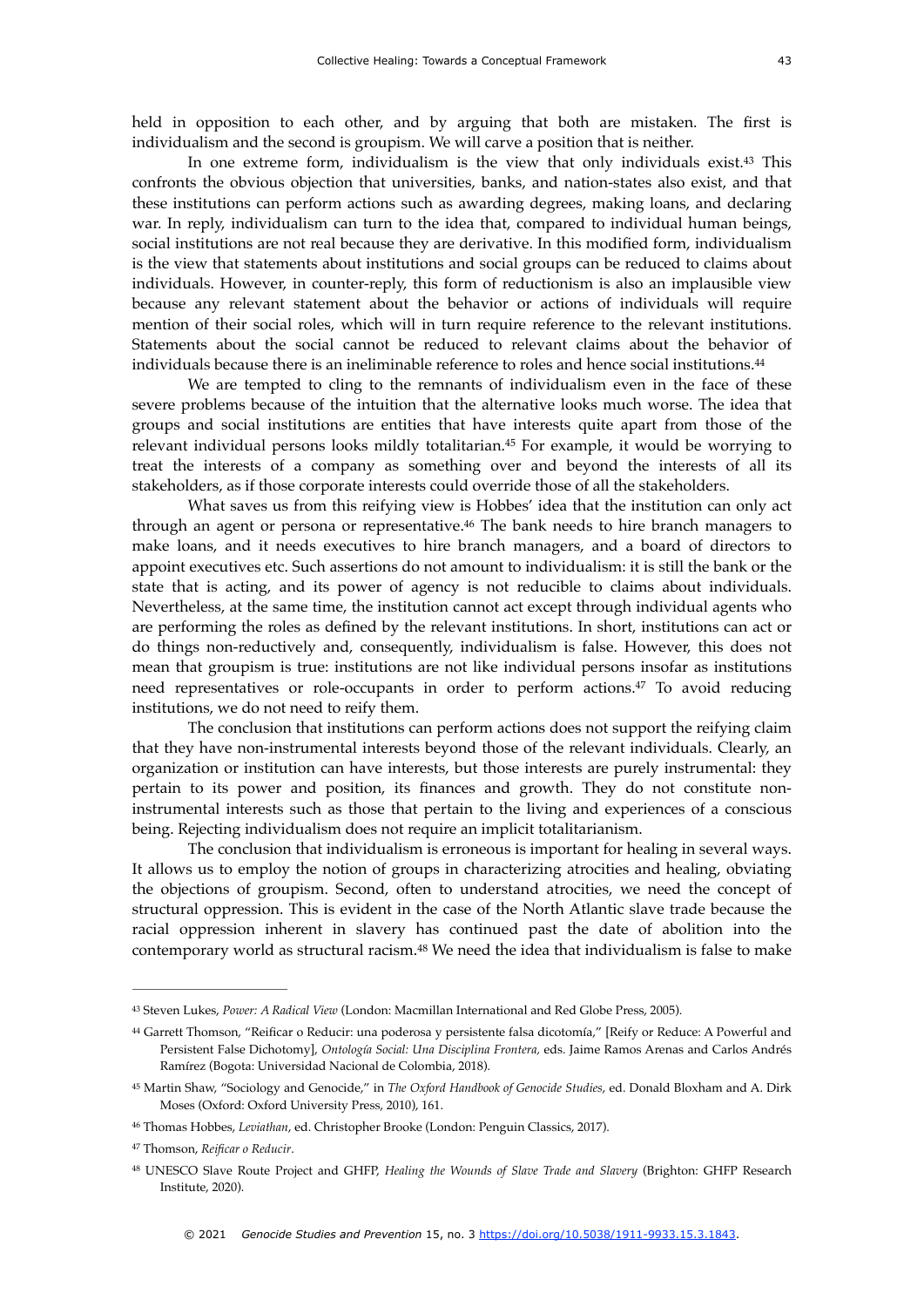sense of the notion of structural dehumanization, which is an important aspect of the relevant healing processes. For instance, any healing process related to the North Atlantic slave trade will need to address the wounds of contemporary structural racism insofar as this is possible. For this claim to even make sense, we need the idea that social structures can dehumanize, an idea that individualism cannot even allow.

The skeptic might persist: How can social structures dehumanize? They are not agents! Social structures refer to the ways relevant institutions are systematically organized in relation to each other, as defined by a set of principles. This means that describing a social structure is not the same as describing the human relationships and actions that occur within that structure. Social structures involve a new emergent characterization, namely the relevant principles and how they shape the relevant institutions, such as the nation-state or corporations. We need antiindividualist to be able to affirm that institutions can perform actions, and that claims about such actions cannot be reduced to statements about individuals. Likewise, anti-individualism allows us to assert that if particular institutions can dehumanize then so can a structured set of institutions.

Given this, it is reasonable to conclude that we can refer to the dehumanizing actions of one group against another without this being understood in terms of reductive individualism and without this requiring some reifying groupism. Now, let us explore the relevance of this for the concept of collective healing, or rather, social healing.

#### **Section 6: The Conditions for Collective Healing**

Earlier we described, among others, two kinds of social harm especially pertinent to dehumanization. Being dehumanized by others will typically damage a person's emotional selfperception that is often called dignity. When this dehumanization is systemic and violent, the damage will be especially grave, but when it is integrated into the person's group selfidentifications, it is even more severe. Second, we mentioned the harm to a person of being marginalized from a society because of dehumanization. This destroys the sense of belonging to a wider community, and this results in the feelings of alienation and anxiety that erode the appreciation of the valuable nature of one's life activities. This effect is especially marked when the marginalization is group-based and when it reflects power relations within a society. We briefly discussed the resulting dehumanizing hermeneutics that demonize a group.

We have now purged the erroneous assumption that dehumanization is necessarily an individual act. It can also be a society-wide process that involves groups, institutions, and even the very structure of a society. However, the healing processes characterized in section 4 remain largely at the level of individuals and groups, and do not take into account institutional and structural dehumanization. In section 5, we defended and characterized the concepts of institutional and structural dehumanization, but we have not yet specified their relevance for healing.

Let us consider the example of racism. Racism can be defined as the treatment of some people, as members of a racial group, as inferior or as less than human or less than equal. It is a phenomenon that has individual, relational, institutional, and structural features, which constitute various kinds of dehumanization. Given this, we have a couple of problems. Our earlier definition of healing was directed towards individual and relation processes; it did not include institutional and structural dehumanization. How might we include them, given that they are not in the control of individual persons?

Additionally, one might ask: Can healing even take place when systemic injustice is prevalent? How can people heal wounds when the stabbing is still occurring? In a social context of systemic dehumanization, can individual and relational healing be effective? In reply, one might contrast two opposing views: the political and the therapeutic. The former argues that healing practices require that there is social justice: there can be no real healing without social justice. The latter is that healing practices are purely psychological, and, because of this, they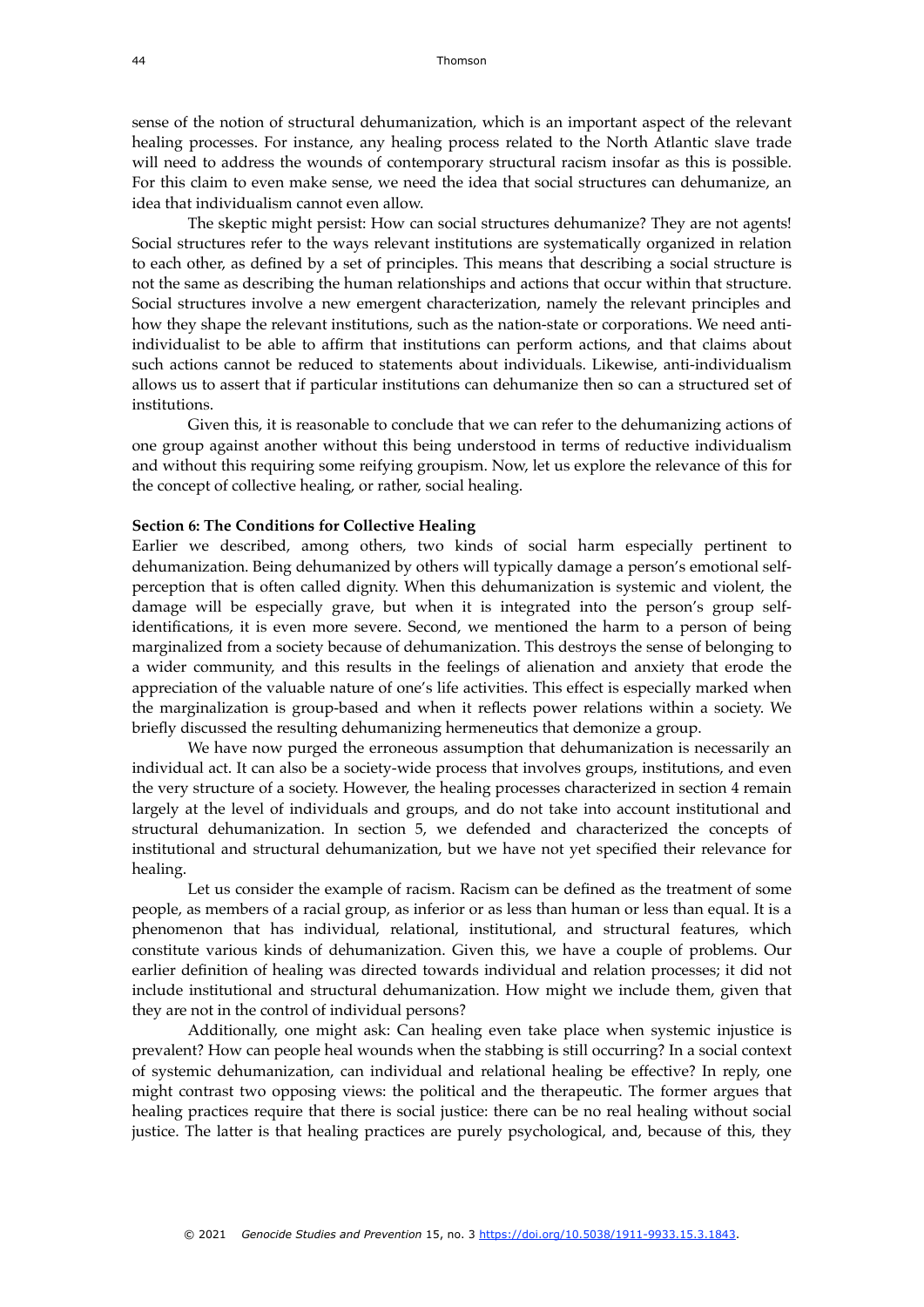can occur successfully without social justice. Even in social conditions that are oppressive, people can find an integrated sense of themselves.[49](#page-13-0)

<span id="page-13-2"></span>Neither of these two views is entirely satisfactory. This is because both treat the political and therapeutic, or the structural and individual, as if they were two competing factors on *a par*. This is an error because social structures refer to the ways relevant institutions are systematically organized in relation to each other, as defined by a set of principles. This means that characterizing a social structure as violent and dehumanizing is not the same as describing the human relationships that occur within that structure. Structure is not reducible to relationships between individual persons. Thus, dehumanizing involves a new element when applied to political-economic structures. This new element is the principles that shape the institutions and the way they dehumanize (such as the nation state, school, the corporation, and the penal system). Consequently, we need to separate two kinds of questions. The most familiar is: how do we improve relations within the existing system? The second is: how do we improve or reform the system? The two questions are very different because they are aimed at different kinds of change.

For this reason, only the relevant actor can directly halt the dehumanizing. Individual dehumanizing needs to be eradicated by the persons who dehumanize; institutional dehumanizing needs to be eliminated by institutions. Therefore, we should not pretend and hope that psychological healing processes alone can shift institutional and structural injustice. Social injustice can be prevented and resisted only through political actions that transform institutions and their relationships, for instance, through legislation and public policy. Thus, we should not presume that individual healing processes can be a substitute for socio-economic reforms. $50$ For example, racial healing cannot replace racial equity. At the same time, the need for the second does not deny the need for the first. In the midst of structural oppression and social violence, people can try to find peace with themselves and to understand each other better. People need to dehumanize each other less, so that they might live better lives, even if the social system remains oppressive and conflictual.

<span id="page-13-3"></span>Of course, healing can support social change and *vice versa*, even if they are not the same. On the one hand, the political actions needed to transform the system become more possible when increasing numbers of antagonistic groups stop dehumanizing each other. This changes the culture. In this way, personal healing can support social reforms, even though it is not undertaken for the sake of such changes. One reason why personal healing should be clearly distinguished from social change, and should not be conceived primarily as a means to the second is that one cannot cure the illnesses of a society through the healing of those who suffer wounds because of those social illnesses! The knifed cannot stop the stabbing. Typically, victims have less power, and their healing cannot carry that social weight.

On the other hand, social reforms can support a personal healing process. For instance, in some circumstances, governmental actions constitute part of a societal-wide healing process. For example, consider a universal declaration that acknowledges the equality of all persons irrespective of ethnicity, nationality, and history; or a public acknowledgment of the suffering caused to peoples of marginalized communities; or a public recognition of the systemic nature of a history of degradation; or a governmental commitment to a set of institutional and policy remedies. These governmental actions would transform the landscape of individual healing processes.

Practically, these points about structural conditions imply that the three healing processes outlined earlier are incomplete: they need to be supplemented by a fourth, one that acknowledges and works on current structural dehumanization and injustice. Process 1 is dedicated to understanding the nature of acts of dehumanization, and part of this is to uncover

<span id="page-13-0"></span><sup>&</sup>lt;sup>[49](#page-13-2)</sup> Joy DeGruy, Post Traumatic Slave Syndrome: America's Legacy of Enduring Injury and Healing (Portland: Joy DeGruy Publications Inc., 2017).

<span id="page-13-1"></span>David Bloomfield et al., eds., *Reconciliation After Violent Conflict*: *A Handbook* (Stockholm: International Institute for [50](#page-13-3) Democracy and Electoral Assistance (IDEA), 2003), 81–82.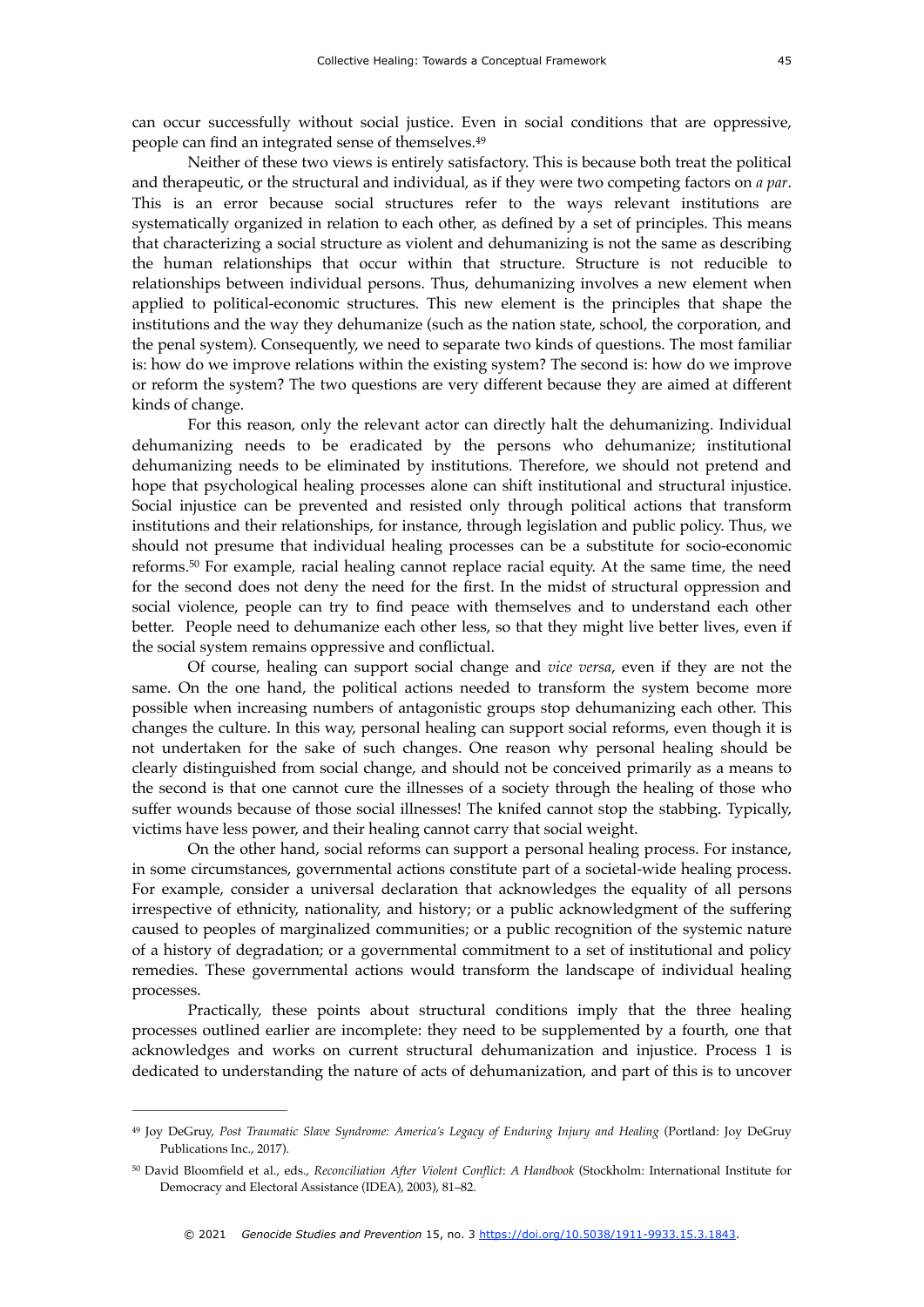<span id="page-14-2"></span>the relevant history, to show how present injustices and traumas have resulted from past of maltreatment. It is only in the context of some shared historical understanding that antagonistic groups can heal and reconcile.<sup>[51](#page-14-0)</sup> Now, we are suggesting that one may need an additional fourth element in a healing process: namely, a shared acknowledgement and understanding of how existing social structures dehumanize and an intention to overcome this. Within the safe space created by and for the healing process, existing hierarchical power dynamics should have been suspended and transcended insofar as this is possible. Ideally, within this temporary safe space, the various influences of the structures of exploitation and marginalization have been bracketed. It is because of this that participants are able to attain a shared sense of their common humanity by transcending local self-identifications. But this temporary hallowed state stands in stark contradiction to the massive structural injustice and dehumanization that increasingly characterizes societies. Thus, even a successful healing process is only a temporary respite from such structures.

<span id="page-14-3"></span>Given this, the main aim of process 4 is to socially recontextualize healing, to recognize its limitations, and to build a shared understanding of how the group might help overcome oppressive and divisive structures. In this sense, it is defined as a passage from transcending local identities towards solidarity.<sup>[52](#page-14-1)</sup> It is a phase-transition from relational healing towards the co-construction of some social reforms needed for justice. A fractured society needs to move from enmity to unity. But this is possible only insofar as individual healing processes transform into relational ones, and these relational ones become socially relevant for institutional and social reforms.

#### **Overall Conclusion**

Our initial aim was to give a normative account of the concept of collective healing that would illuminate the healing process. The core is the act of dehumanizing. We specified what is bad about this act. Additionally, we characterized the various kinds of harm that follow from the nature of this action. We defined healing as a holistic overcoming of the act of being dehumanized and as a coming to terms with its harms. This overcoming consists in connecting directly to one's value as a person or one's dignity. To explain "coming to terms," we argued that that any social action has three basic features: the act itself, its harmful consequences, and the social relations it exemplifies. To these, we added a fourth: the structural social conditions that enable the action. On this basis, we argued that the healing process must consist of four very different processes: first, understanding the act itself; second, working through its individual harmful effects; third, transcending the antagonistic social relations; and fourth, acknowledging and trying to overcome the structural conditions. We characterized each of these four processes. We thereby saw how any collective healing process would be incomplete if it did not involve these four elements and would be confused insofar as its did not distinguish them in practice. Healing must encompass the individual, relational, and social, and understand their differences.

#### **Bibliography**

- Aarons, Victoria, and Alan L. Berger. *Third-Generation Holocaust Representation: Trauma, History, and Memory*. Evanston: Northwestern University Press, 2017.
- Altman, Matthew C. *Kant and Applied Ethics: The Uses and Limits of Kant's Practical Philosophy*. Chichester: Wiley-Blackwell, 2011.
- Anderson, Elizabeth S. "What is the Point of Equality?." *Ethics* 109, no. 2 (1999), 287–337.

Ball, Howard. *Genocide: A Reference Handbook*. Santa Barbara: ABC-CLIO, 2010.

Bar-Tal, Daniel. *Shared Beliefs in a Society: Social Psychological Analysis.* Thousand Oaks: SAGE, 2000.

<span id="page-14-0"></span><sup>&</sup>lt;sup>[51](#page-14-2)</sup> Daniel Bar-Tal, *Shared Beliefs in a Society: Social Psychological Analysis* (Thousand Oaks: SAGE, 2000), 5-7.

<span id="page-14-1"></span>[<sup>52</sup>](#page-14-3) Garrett Thomson, "Towards a Theory of Peaceful Relations," in *Peacefulness: Being Peace and Making Peace*, eds. David Cadman and Scherto Gill (Garðabær: Spirit of Humanity Forum Press, 2017).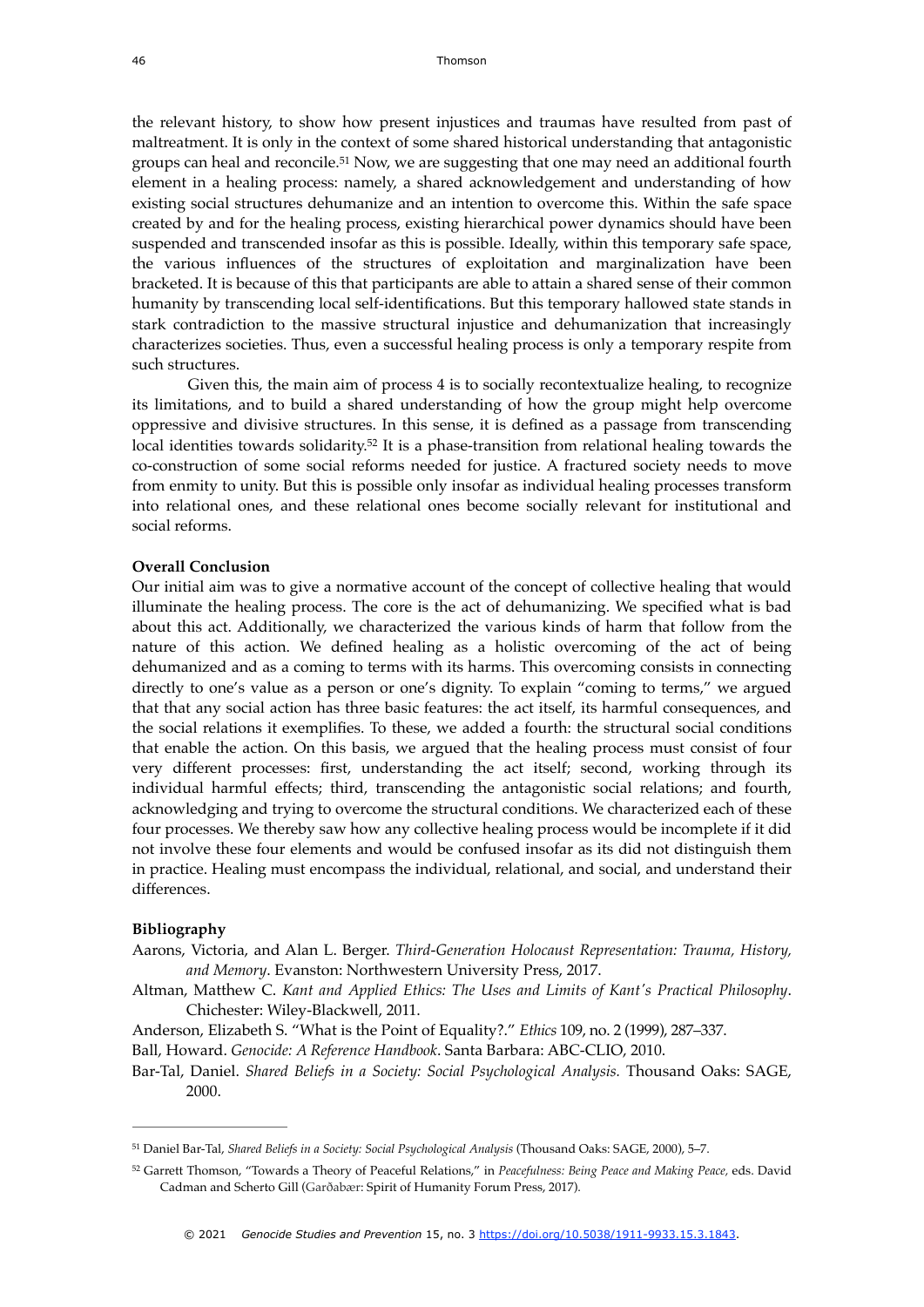Bermúdez, José Luis. *The Paradox of Self-Consciousness*. Cambridge: The MIT Press, 2000.

- Bernard, Michael E., ed. *The Strength of Self-Acceptance: Theory, Practice and Research*. London: Springer, 2013.
- Bloomfield, David, Teresa Barnes, and Luc Huyse, eds. *Reconciliation After Violent Conflict: A Handbook.* Stockholm: International Institute for Democracy and Electoral Assistance (IDEA), 2003.
- Branscombe, Nyla R. and Bertjan Doosje, eds. *Collective Guilt: International Perspectives*. Cambridge: Cambridge University Press, 2004.
- Brubaker, Rogers. "Ethnicity without Groups." In *Facing Ethnic Conflicts: Towards a New Realism*, edited by Andreas Wimmer, Richard J. Goldstone, and Donald L. Horowitz, 34–52. Lanham: Rowman & Littleford Publishers, 2004.
- Buber, Martin. "Guilt and Guilt Feelings." *Psychiatry* 20, no. 2 (1957), 114–129.
- DeGruy, Joy. *Post Traumatic Slave Syndrome: America's Legacy of Enduring Injury and Healing.* Portland: Joy Degruy Publications Inc., 2017.
- Dennett, Daniel C. *Kinds of Minds: Towards An Understanding of Consciousness*. New York: Basic Books, 1996.
- Fisher, Janina. *Healing the Fragmented Selves of Trauma Survivors: Overcoming Internal Self-Alienation.* New York: Routledge, 2017.
- Gill, Scherto and Garrett Thomson. *Understanding Peace Holistically: From the Spiritual to the Political*. *New* York: Peter Lang, 2019.
- Gordon, James S. *The Transformation: Discovering Wholeness and Healing After Trauma*. New York: HarperOne, 2019.
- Grosbard, Ofer. *Israel on the Couch: The Psychology of the Peace Process*. Albany: State University of New York Press, 2003.
- Herman, Judith Lewis. *Trauma and Recovery: The Aftermath of Violence, From Domestic Abuse to Political Terror*. New York: Basic Books, 2015.
- Hobbes, Thomas. *Leviathan*, edited by Christopher Brooke. London: Penguin Classics, 2017.
- Hübl, Thomas and Julie Jordan Avritt. *Healing Collective Trauma: A Process for Integrating Our Intergenerational and Cultural Wounds*. Louisville: Sounds True, 2020.
- Janet, Pierre. *Psychological Healing: A Historical and Clinical Study*. New York: Macmillan, 1925.
- Kant, Immanuel. *Kant: Groundwork of the Metaphysics of Morals*, edited by Mary Gregor. Cambridge: Cambridge University Press, 2012.
- Lakoff, George, and Mark Johnson. *Metaphors We Live By*. Chicago: University of Chicago Press, 2003.
- Lemkin, Raphaël. *Axis Rule in Occupied Europe: Laws of Occupation, Analysis of Government, Proposals for Redress*. Washington, D.C.: Carnegie Endowment for International Peace, 1944.
- Livingstone Smith, David. *Less Than Human: Why We Demean, Enslave, and Exterminate Others*. New York: St. Martins, 2011.
- Lukes, Steven. *Power.* London: Macmillan International and Red Globe Press, 2005.
- Misztal, Barbara A. *Theories of Social Remembering*. Maidenhead: Open University Press, 2003.
- Moses, A. Dirk. "Raphaël Lemkin, Culture, and the Concept of Genocide." In *The Oxford Handbook of Genocide Studies,* edited by Donald Bloxham and A. Dirk Moses, 19–41*.* Oxford: Oxford University Press, 2010.
- Paul, Laurie Ann. *Transformative Experience.* Oxford: Oxford University Press, 2014.
- Roediger, David R. *Colored White: Transcending the Racial Past*. Berkeley: University of California Press, 2002.
- Schutz, Alfred. *Collected Papers II: Studies in Social Theory*, edited by Arvid Brodersen. The Hague: Martinus Nijhoff, 1976.
- Shaw, Martin. "Sociology and Genocide." In *The Oxford Handbook of Genocide Studies*, edited by Donald Bloxham and A. Dirk Moses*,* 142–162. Oxford: Oxford University Press, 2010.
- Singer, Peter. *Practical Ethics*, 2nd ed. Cambridge: Cambridge University Press, 1993.
- Thomson, Garrett. *On Kant*. Belmont: Wadsworth, 2002.